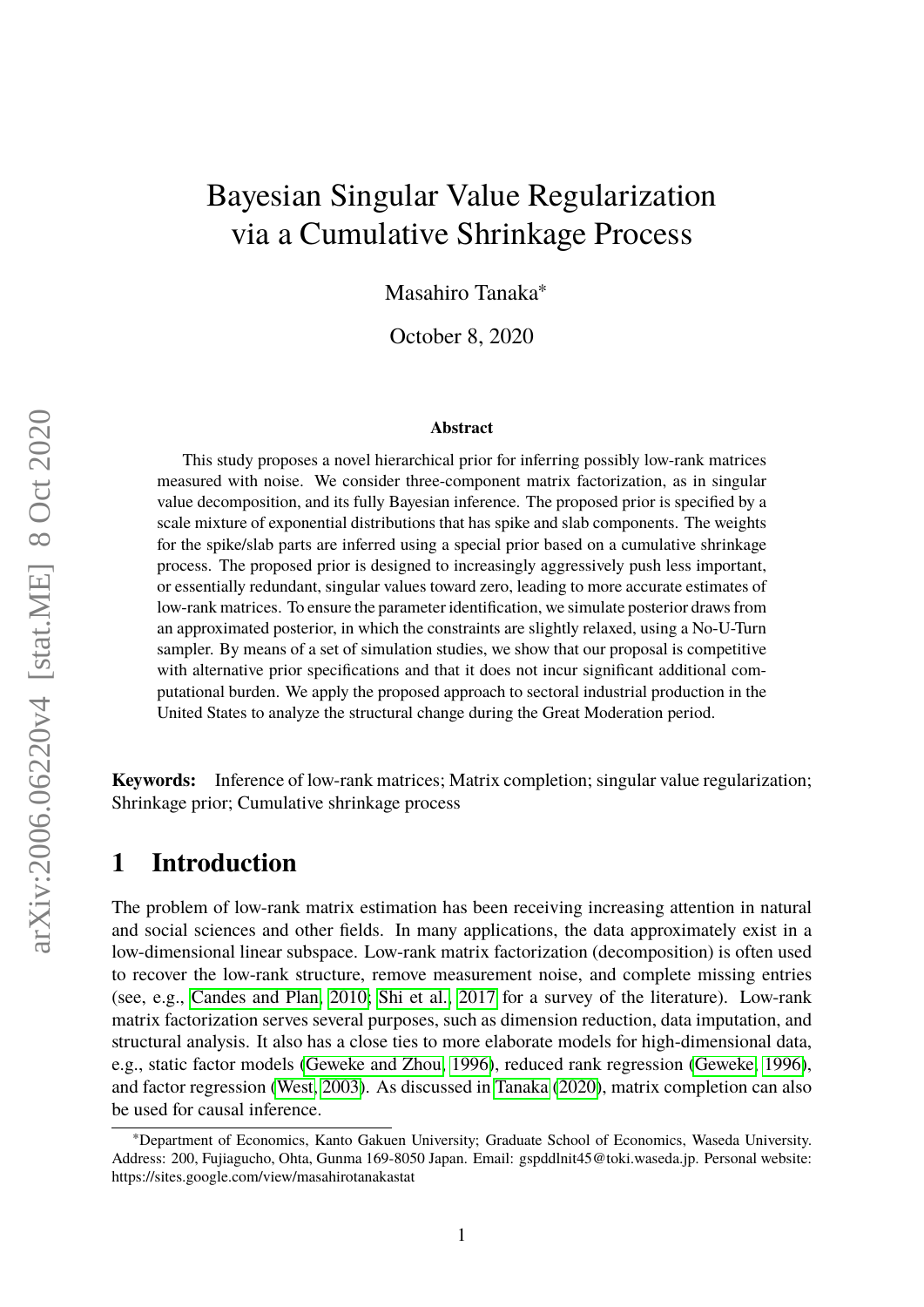Assessment of the uncertainty in inference is an integral component of scientific research and many practical applications. Non-Bayesian approaches to matrix factorization struggle to quantify uncertainty (e.g., [Chen et al., 2019\)](#page-13-3). In contrast, fully Bayesian approaches can straightforwardly obtain credible sets as a byproduct of posterior simulation. Therefore, there is a good reason to employ a fully Bayesian approach in matrix factorization.

In this study, we consider fully Bayesian inference of three-component factorization of matrices, as in singular value decomposition. A noisy matrix  $Y$  is modeled as

$$
\boldsymbol{Y} = \boldsymbol{\Phi} \boldsymbol{\Omega} \boldsymbol{\Psi}^\top + \boldsymbol{U},
$$

where  $U$  is a matrix of measurement errors. Moreover, some elements of  $Y$  may be missing. Two types of constraints are needed for the exact identification of the matrix factorization. First,  $\Phi$  and  $\Psi$  are supposed to be unitary (or orthonormal) matrices, i.e.,  $\Phi^{\top}\Phi = \Psi^{\top}\Psi = I$ . Second,  $\Omega$  is assumed to be diagonal, and its diagonal elements are nonnegative and arranged in order of size.

In the non-Bayesian literature, low-rank matrix estimation/completion using the nuclear norm penalty has been intensively studied (e.g., [Keshavan et al., 2010;](#page-14-1) [Rohde and Tsybakov,](#page-14-2) [2011;](#page-14-2) [Negahban and Wainwright, 2011;](#page-14-3) [Koltchinskii et al., 2011;](#page-14-4) [Klopp, 2014;](#page-14-5) [Gaïffas and](#page-13-4) [Klopp, 2017\)](#page-13-4). This strategy amounts to estimation of a matrix while penalizing based on its rank since the nuclear norm of a matrix is a convex relaxation of its rank [\(Fazel et al., 2001\)](#page-13-5). An estimator using the nuclear norm penalty coincides with the posterior mode under two prior specifications. First, for three-component factorization, an exponential prior for the singular values, the diagonal elements of  $\Omega$ , corresponds to the nuclear norm penalty. Second, for twocomponent factorization, the use of an independent normal prior is tantamount to the use of the nuclear norm penalty (e.g., [Salakhutdinov and Mnih, 2008;](#page-14-6) [Babacan et al., 2012;](#page-12-0) [Fazayeli et al.,](#page-13-6) [2014\)](#page-13-6).

The main contribution of this study is to propose a novel shrinkage prior for the diagonal elements of  $\Omega$ , i.e., the singular values. The proposed prior is specified by a scale mixture of exponential distributions with spike and slab components. The spike part is given by an exponential distribution with a large rate parameter; that is, both the mean and variance are close to zero. The slab part is specified as a scale mixture of exponential distributions whose mixing distribution is a gamma distribution; thus, the slab part is distributed according to a Lomax distribution. The distribution of the weights of the spike part is specified based on a cumulative shrinkage process [Legramanti et al.](#page-14-7) [\(forthcoming\)](#page-14-7). This prior specification of weights is designed to increasingly shrink less important, or essentially redundant, singular values toward zero.

By means of a set of Monte Carlo experiments, we demonstrate that in terms of estimation accuracy, the proposed prior is competitive with alternative choices under various environments. Our proposal is especially beneficial in difficult situations, for example, when the true rank of a matrix is small relative to its size and many entries are missing. While the shrinkage priors including the proposed prior have biases in major singular values, this cost is overwhelmed by the gains from pushing minor singular values toward zero. In regard to this point, the CSPE prior is the best among the alternatives we consider, as it aggressively shrinks insignificant singular values.

To demonstrate the proposed prior, we apply it to sectoral industrial production in the United States. The purpose of this application is to analyze the Great Moderation period, which represented a decrease in the volatility of major macroeconomic indicators after the mid-1980s in the United States and other developed countries (e.g., [McConnell and Perez-Quiros, 2000;](#page-14-8) [Summers, 2005\)](#page-15-2). Our application is intended to shed new light on this issue by inferring the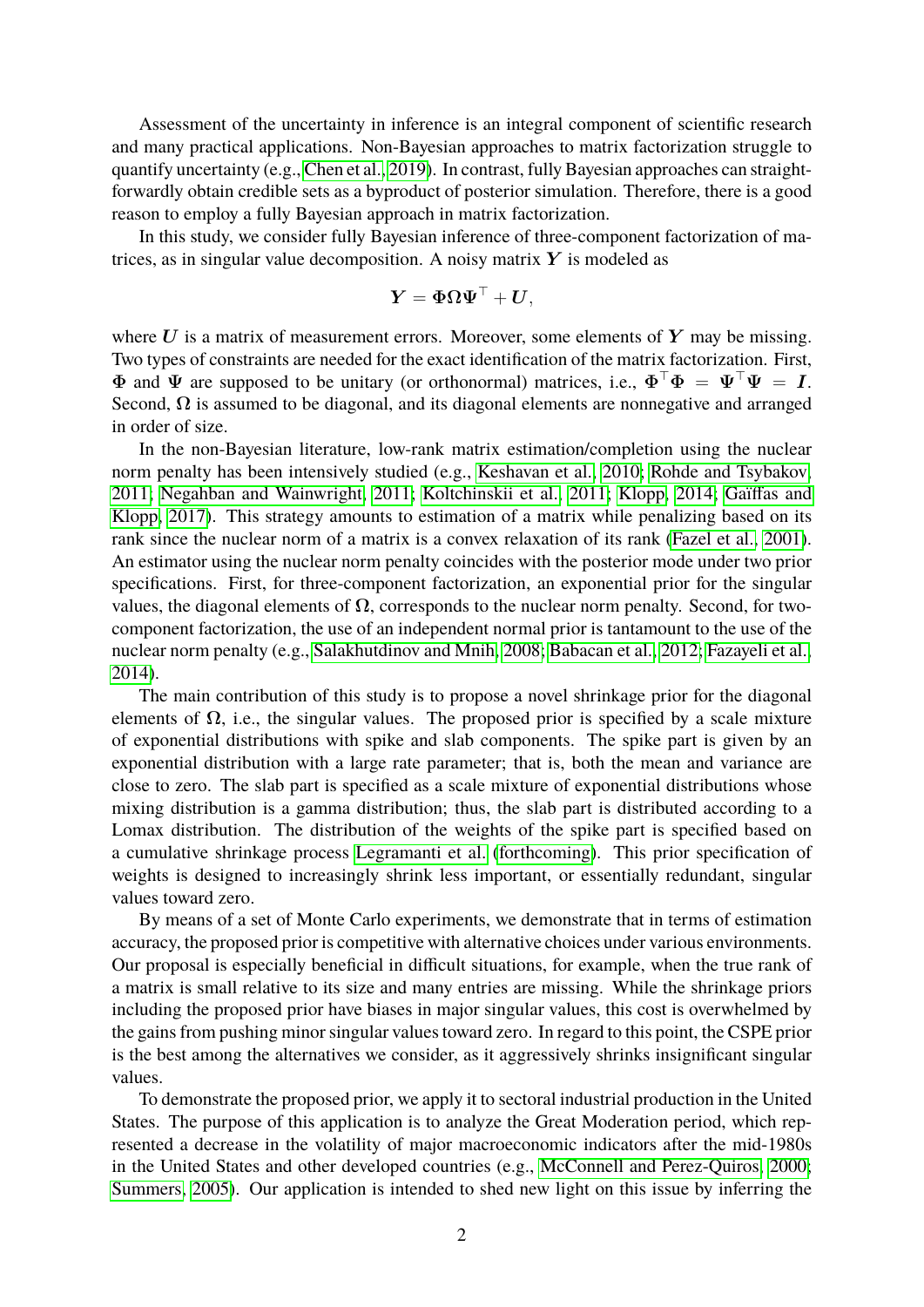singular values of a panel of sectoral industrial production growth for different periods. We find that compared to that in the period before the Great Moderation, in the period during the Great Moderation, the relative contributions of the large singular values to the observed variability are significantly smaller, while the relative contributions of the small singular values and the measurement errors, or idiosyncratic shocks, are more pronounced.

The remainder of this paper is structured as follows. Section 2 introduces the proposed approach. Section 3 conducts a set of simulation studies to compare the proposed approach with other alternatives. Section 4 applies the proposed approach to real data. Finally, Section 5 concludes the paper.

### **2 Model and Inference**

### **2.1 Model**

We infer a J-by-T possibly rank-deficient matrix observed with additive noise:

$$
\boldsymbol{Y} = \boldsymbol{\Theta} + \boldsymbol{U},
$$

where  $Y = (y_{j,t})$  is a J-by-T matrix of observations,  $\Theta = (\theta_{j,t})$  is a J-by-T matrix to be inferred, and  $\mathbf{U} = (u_{j,t})$  is a J-by-T matrix of normally distributed measurement errors with precision  $\tau$ ,  $u_{j,t} \sim \mathcal{N}(0, \tau^{-1})$  $u_{j,t} \sim \mathcal{N}(0, \tau^{-1})$  $u_{j,t} \sim \mathcal{N}(0, \tau^{-1})$ .<sup>1</sup> To induce  $\Theta$  to be (approximately) rank deficient, we decompose  $\Theta$  into three parts

$$
\boldsymbol{\Theta} = \boldsymbol{\Phi} \boldsymbol{\Omega} \boldsymbol{\Psi}^\top, \quad \boldsymbol{\Omega} = \text{diag}(\omega_1, ..., \omega_K),
$$

where the sizes of  $\Phi$ ,  $\Omega$ , and  $\Psi$  are *J*-by-*K*, *K*-by-*K*, and *T*-by-*K*, respectively. When Y is incompletely observed, missing elements are completed via data augmentation [\(Tanner and](#page-15-3) [Wong, 1987\)](#page-15-3), more generally, Gibbs sampling. Furthermore,  $\Theta$  and missing entries in Y are alternately simulated from the conditional posteriors.

Unlike previous studies, we ensure the identification of the unknown parameters,  $\Phi$ ,  $\Omega$ , and Ψ. Indeed, the exact identification is not necessary for posterior analysis of Θ, but in general, when unknown parameters are not identified, the posterior simulation is numerically inefficient or can even diverge in some situations.<sup>[2](#page-2-1)</sup>.

For parameter identification, we impose three types of constraints. First, we choose  $K$  such that the number of unknown parameters in the factorization  $\Phi \Omega \Psi^\top$  does not exceed that in the original matrix  $\Theta$ :<sup>[3](#page-2-2)</sup>

$$
JK + K + TK \le JT,
$$

or equivalently,

$$
K \le \frac{JT}{J+1+T}.
$$

Second,  $\Phi$  and  $\Psi$  are supposed to be unitary over  $K$ ,  $\Phi^{\top}\Phi = \Psi^{\top}\Psi = I_K$ . While these constraints keep the magnitudes of  $\Phi$  and  $\Psi$  constant, the column signs of  $\Phi$  and  $\Psi$  are not identified. We address this issue by modifying a posterior simulator, as discussed subsequently.

<span id="page-2-1"></span><span id="page-2-0"></span> $1_A = (a_{i,t})$  denotes a matrix whose generic  $(j, t)$ -element is  $a_{i,t}$ .

<sup>&</sup>lt;sup>2</sup>[Tang et al.](#page-15-4) [\(2019\)](#page-15-4) and [Tanaka](#page-15-1) [\(2020\)](#page-15-1) use posterior simulators that account for this problem, but they do not resolve it entirely.

<span id="page-2-2"></span><sup>3</sup>See [Chan et al.](#page-13-7) [\(2018\)](#page-13-7) for a related discussion.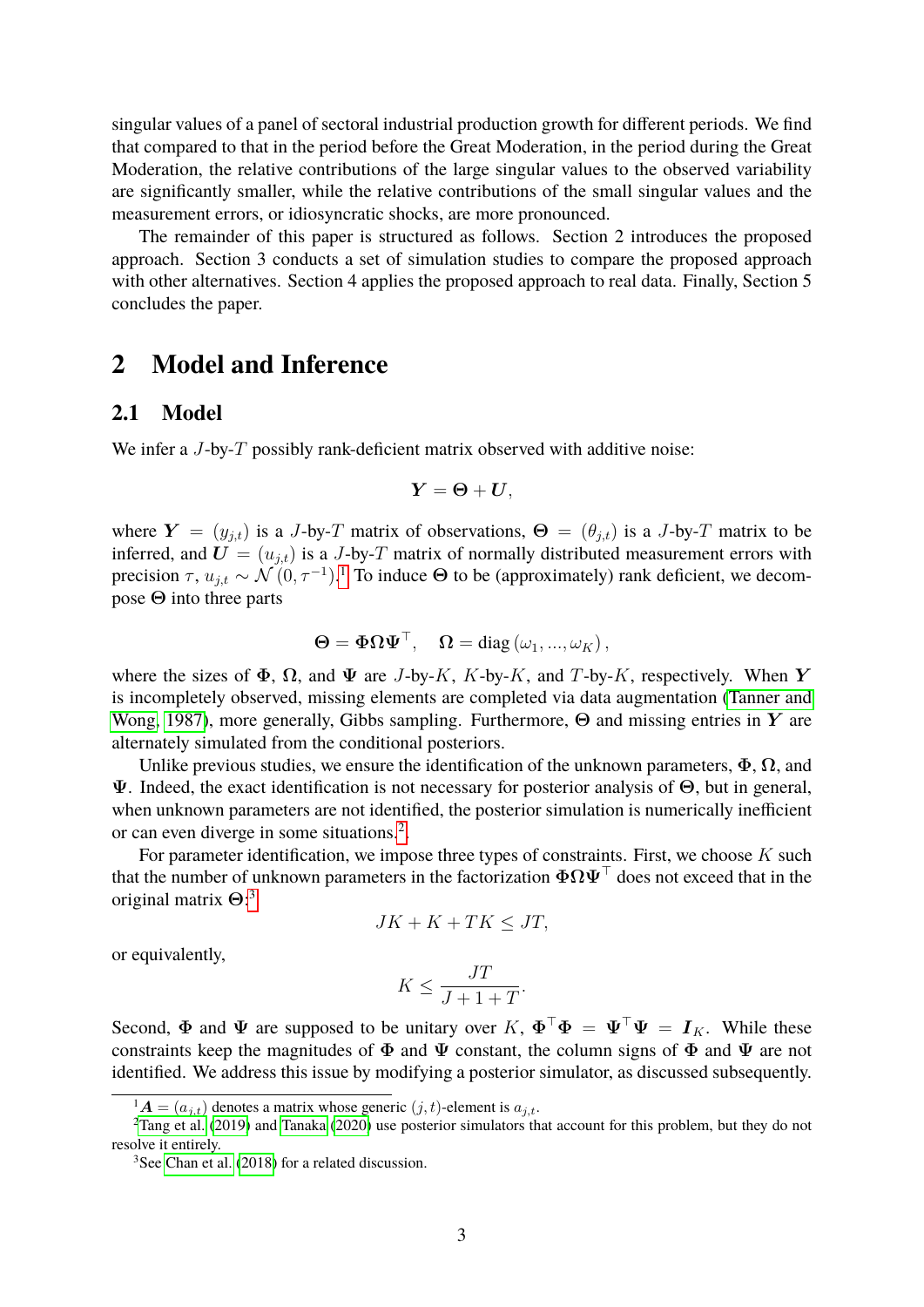Third, the diagonal elements of  $\Omega$  are assumed to be nonnegative and arranged in descending order,  $\omega_1 \geq \omega_2 \geq \cdots \geq \omega_K \geq 0$ , which can also be written as

$$
\omega_1 - \omega_2 \geq 0,
$$
  
\n
$$
\omega_2 - \omega_3 \geq 0,
$$
  
\n
$$
\vdots
$$
  
\n
$$
\omega_{K-1} - \omega_K \geq 0,
$$
  
\n
$$
\omega_K \geq 0.
$$

Let  $\boldsymbol{\omega} = (\omega_1, ..., \omega_K)^{\top}$ . Then, we have the following matrix representation:

<span id="page-3-0"></span>
$$
\mathbf{C}\boldsymbol{\omega} \ge \mathbf{0}_K, \quad \text{with } \mathbf{C} = \begin{pmatrix} 1 & -1 & 0 & \cdots & 0 \\ 0 & 1 & -1 & \ddots & \vdots \\ 0 & 0 & \ddots & \ddots & 0 \\ \vdots & \ddots & \ddots & 1 & -1 \\ 0 & \cdots & 0 & 0 & 1 \end{pmatrix}.
$$
 (1)

Let C denote a real space that satisfies the constraints  $\omega$  provided by [\(1\)](#page-3-0),  $\omega \in \mathcal{C}$ .

### **2.2 Priors**

The prior distribution of  $\omega_k$  is specified by a scale mixture of exponential distributions that has spike and slab components. Following [Legramanti et al.](#page-14-7) [\(forthcoming\)](#page-14-7), the weights for the spike part  $\pi_k$  follow the stick-breaking construction of the Dirichlet process (e.g., [Ishwaran and](#page-14-9) [James, 2001\)](#page-14-9). Ignoring the constraints [\(1\)](#page-3-0), the prior of  $\omega$  is given by the following hierarchy:

<span id="page-3-1"></span>
$$
\omega_{k}|\lambda_{k} \sim \mathcal{E}(\lambda_{k}), \quad k = 1, ..., K, \n\lambda_{k}|\pi_{k} \sim (1 - \pi_{k})\mathcal{G}(\kappa_{1}, \kappa_{2}) + \pi_{k}\delta, \quad k = 1, ..., K, \n\pi_{k} = \sum_{l=1}^{k} \gamma_{l}, \quad \text{with } \gamma_{l} = \upsilon_{l} \prod_{m=1}^{l-1} (1 - \upsilon_{m}), \quad k = 1, ..., K, \n\upsilon_{m} \sim \mathcal{B}(1, \alpha), \quad m = 1, ..., K - 1, \quad \upsilon_{K} = 1,
$$
\n(2)

where  $\delta$ ,  $\kappa_1$  and  $\kappa_2$  are prefixed hyperparameters,  $\mathcal{E}(a)$  denotes an exponential distribution with rate parameter a,  $\mathcal{G}(a, b)$  denotes a gamma distribution with shape parameter a and rate parameter b, and  $\mathcal{B}(a, b)$  denotes a beta distribution (of the first kind) with mean  $a/(a + b)$ . In the following, we call this hierarchical prior a cumulative shrinkage process exponential (CSPE) prior. The weights  $\pi_1, ..., \pi_K$  are arranged in ascending order,  $\pi_1 \leq \pi_2 \leq ... \leq \pi_K$ , while  $\omega_1, ..., \omega_K$  are arranged in descending order,  $\omega_1 \geq \omega_2 \geq ... \geq \omega_K$ . Therefore, relatively less important singular values are more likely to belong to the spike part.

The marginal prior of  $\omega_k$  for the slab part is represented by a Lomax distribution; integrating out  $\lambda_k$  yields

$$
\omega_k|\pi_k \sim (1-\pi_k)\mathcal{L}(\kappa_1,\kappa_2) + \pi_k \mathcal{E}(\delta), \quad k = 1,...,K,
$$

where  $\mathcal{L}(a, b)$  is a Lomax distribution with shape a, scale b, and probability density function (PDF)

$$
p(x) = \frac{a}{b} \left( 1 + \frac{x}{b} \right)^{-(a+1)}.
$$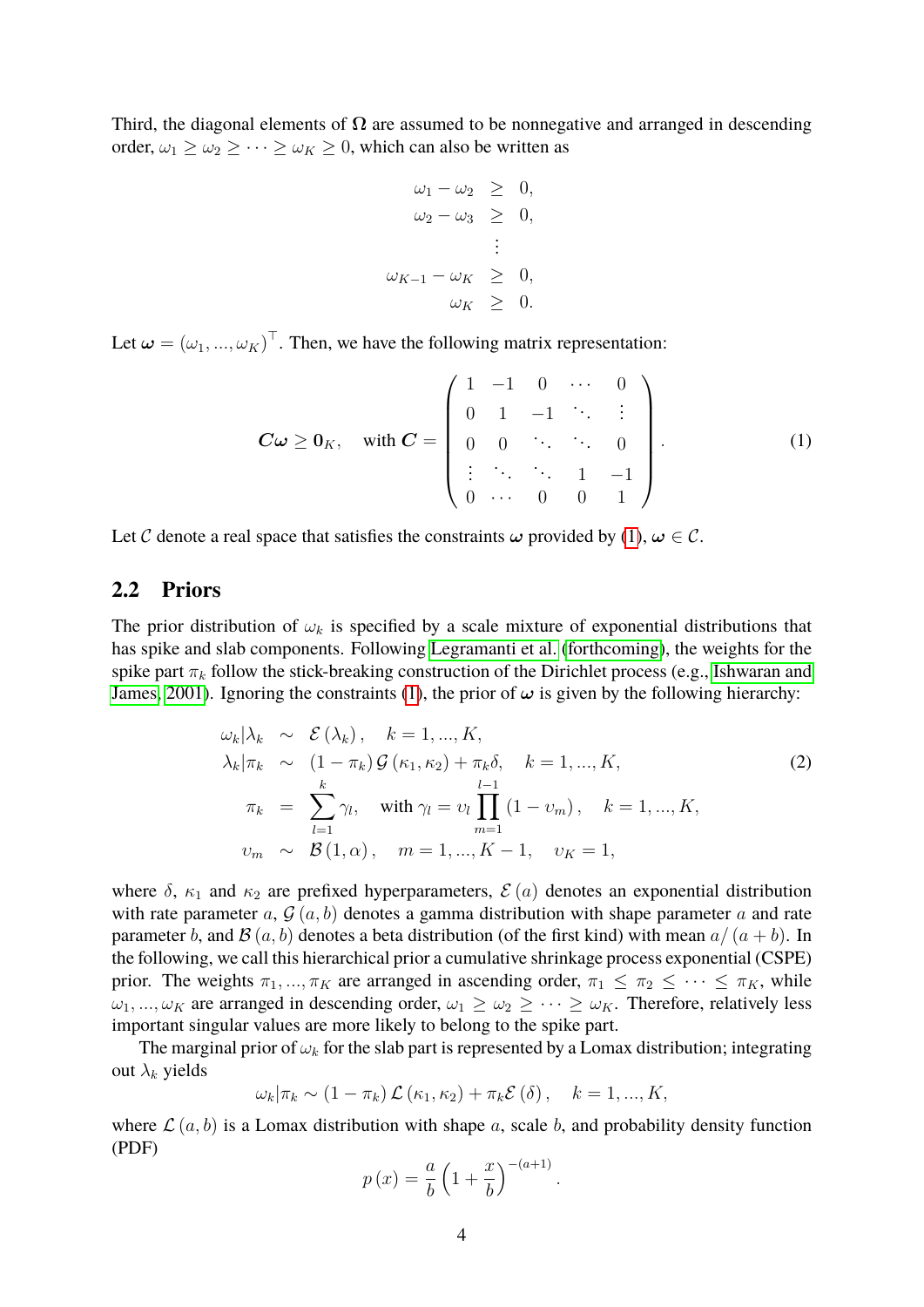The Lomax distribution is a type I Pareto distribution that has nonnegative support; thus, it has a heavier tail than the exponential distribution. The mean of the slab part is  $\kappa_2/(\kappa_1 - 1)$  for  $\kappa_1 > 1$  and is undefined otherwise, and the variance is  $\kappa_2^2 \kappa_1 (\kappa_1 - 1)^{-2} (\kappa_1 - 2)^{-1}$  for  $\kappa_1 > 2$ ,  $\infty$  for  $1 < \kappa_1 \leq 2$ , and undefined otherwise.

The rate parameter for the spike part  $\delta$  is set to a sufficiently large value such that both the mean  $(\delta^{-1})$  and variance  $(\delta^{-2})$  of the spike part are small, thereby pushing nonsignificant singular values toward zero. Although  $\delta$  can be infinite, we can improve the computational efficiency of the posterior simulation by setting it to a finite value [\(Ishwaran et al., 2005\)](#page-14-10). Our default choice is  $\delta = 10$ , which implies that the mean and variance of the spike part are 0.1 and 0.01, respectively.

The hyperparameters for the slab part,  $\kappa_1$  and  $\kappa_2$ , are chosen to make this component sufficiently noninformative. Elicitation of  $\kappa_1$  and  $\kappa_2$  is not trivial because, for most applications, we have no prior knowledge about  $\omega$ . In this paper, our default choice is  $\kappa_1 = 2$  and  $\kappa_2 = 20$ , which implies that the mean and variance of the slab part are 20 and  $\infty$ , respectively. The PDFs of the spike and slab parts under the default choices are shown in Figure 1. By setting  $\kappa_2$  to a large value, we can make the slab part arbitrarily noninformative, but at least for the simulation environments in the subsequent section, we find no significant gain from doing so. Thus, we recommend setting  $\kappa_2$  to a moderate value, thereby allowing the slab part to play a role in shrinkage.

Tuning  $\alpha$  is also nontrivial. When some prior belief about the rank of  $\Theta$  is available,  $\alpha$  can be chosen systematically. The expectation of  $\pi_k$  is

$$
\mathbb{E}[\pi_k] = 1 - \frac{\alpha^k}{\left(1 + \alpha\right)^k}, \quad k = 1, ..., K.
$$

We can tune  $\alpha$  such that the probability of the kth singular value being insignificant (i.e., belonging to the spike part) is set to a target value  $q \in (0, 1)$ ,

$$
q = 1 - \frac{\alpha^k}{\left(1 + \alpha\right)^k}.
$$

By solving this equation, we obtain

$$
\alpha = \frac{(1-q)^{\frac{1}{k}}}{1 - (1-q)^{\frac{1}{k}}}.
$$

Figure 2 depicts examples of prior means of  $\pi_k$  and  $1 - \pi_k$  for  $K = 14$ . Panel (a) is an example of a conservative choice,  $\alpha \approx 18.25$ , where the prior mean of the  $(K-1)$ th singular value being insignificant is 0.5. In turn, Panel (b) is an example of an aggressive choice,  $\alpha \approx 5.16$ , where the prior mean of the  $(K - 1)$ th singular value being insignificant is 0.9.

For  $\Phi$  and  $\Psi$ , we use uniform Haar priors. The prior densities of  $\Phi$  and  $\Psi$  are represented as

$$
p(\Phi) \propto \mathbb{I}(\Phi \in \mathcal{M}_{J \times K}), \quad p(\Psi) \propto \mathbb{I}(\Psi \in \mathcal{M}_{T \times K}),
$$

where  $M_{A\times B} = \{ \bm{X} \in \mathbb{R}^{A\times B}: \ \bm{X}^\top \bm{X} = \bm{I}_B \}$  denotes the Stiefel manifold with dimensions of A-by-B and  $\mathbb{I}(\cdot)$  denotes the indicator function. The error precision parameter  $\tau$  is inferred using a gamma prior,  $\tau \sim \mathcal{G}(\nu_1, \nu_2)$ , where  $\nu_1$  and  $\nu_2$  are shape and rate parameters, respectively.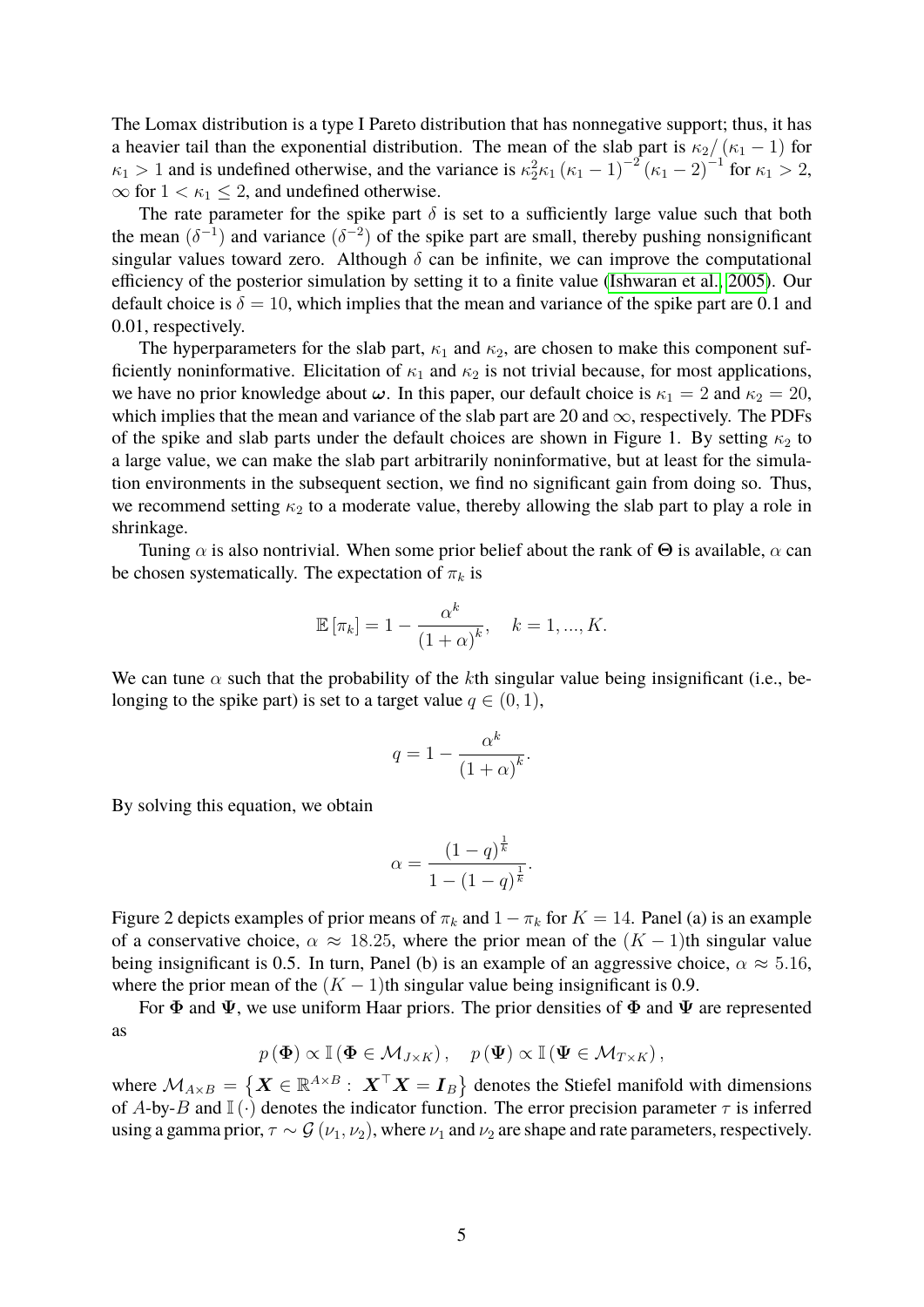#### **2.3 Posterior simulation**

We conduct a posterior simulation using a hybrid of two algorithms. We sample  $\Phi$ ,  $\Psi$ , and  $\omega$ using a No-U-Turn sampler [\(Hoffman and Gelman, 2014\)](#page-14-11), which is an adaptive version of the Hamiltonian Monte Carlo method [\(Duane et al., 1987;](#page-13-8) [Neal, 2011\)](#page-14-12). The remaining parameters are simulated using a Gibbs sampler.

To address the inequality constraints [\(1\)](#page-3-0), we transform  $\bm{\omega}$  as  $\bm{\omega}^*=\bm{C}\bm{\omega}$  and sample  $\bm{\omega}^*\geq \bm{0}_K$ from the K-dimensional nonnegative real space  $\mathbb{R}^K_+$ . This transformation does not require any adjustment of the posterior estimates since the Jacobian determinant of  $\omega^*$  is always equal to one,

$$
\left| \left( \frac{\partial \boldsymbol{\omega}^*}{\partial \boldsymbol{\omega}} \right)^{-1} \right| = \left| \boldsymbol{C}^{-1} \right| = 1.
$$

Given the transformation, the indicator function that represents the constraints on  $\omega$ ,  $\mathbb{I}(\omega \in \mathcal{C})$ , is replaced by the indicator function that represents the inequality constraints on  $\omega^*, \mathbb{I}$   $\left(\omega^*\in\mathbb{R}^K_+\right),$ while the the (unconstrained) prior density of  $\omega$ ,  $p(\omega)$ , is evaluated as a function of  $\omega^*, p(\omega(\omega^*)),$ where  $\boldsymbol{\omega}(\boldsymbol{\omega}^*) = \boldsymbol{C}^{-1}\boldsymbol{\omega}^*$  denotes a backward transformation.

To simulate  $\boldsymbol{\vartheta} = \left(\text{vec}(\boldsymbol{\Phi})^{\top}, \text{vec}(\boldsymbol{\Psi})^{\top}, (\boldsymbol{\omega}^*)^{\top}\right)^{\top}$  efficiently, the constraints are relaxed slightly [\(Duan et al., 2020\)](#page-13-9). For  $\Phi$  and  $\Psi$ , we define the relaxation functions as

$$
\mathbb{I}(\mathbf{\Phi} \in \mathcal{M}_{J \times K}) \approx \iota_{\eta_1}(\mathbf{\Phi}) = \exp \left[ -\eta_1 \left\| \mathbf{\Phi}^\top \mathbf{\Phi} - \mathbf{I}_K \right\|_F^2 \right],
$$
  

$$
\mathbb{I}(\mathbf{\Psi} \in \mathcal{M}_{T \times K}) \approx \iota_{\eta_1}(\mathbf{\Psi}) = \exp \left[ -\eta_1 \left\| \mathbf{\Psi}^\top \mathbf{\Psi} - \mathbf{I}_K \right\|_F^2 \right],
$$

where  $\eta_1 \geq 0$ ) is a hyperparameter and  $\|\cdot\|_F$  denotes the Frobenius norm. The inequality constraints on  $\boldsymbol{\omega}^*$  are approximated using a sigmoid function:

$$
\mathbb{I}\left(\boldsymbol{\omega}^*\in\mathbb{R}_+^K\right)\approx\rho_{\eta_2}\left(\boldsymbol{\omega}^*\right)=\prod_{k=1}^K\frac{1}{1+\exp\left(-\eta_2\omega_k^*\right)},
$$

where  $\eta_2 \geq 0$ ) is a hyperparameter. Thus, the conditional posterior of  $\theta$  is approximated as

$$
p(\boldsymbol{\vartheta}|\boldsymbol{Y};\tau,\boldsymbol{\lambda}) \propto p(\boldsymbol{Y}|\boldsymbol{\Phi},\boldsymbol{\Psi},\boldsymbol{\omega}(\boldsymbol{\omega}^*),\tau) \mathbb{I}(\boldsymbol{\Phi} \in \mathcal{M}_{J\times K}) \mathbb{I}(\boldsymbol{\Psi} \in \mathcal{M}_{T\times K}) \mathbb{I}(\boldsymbol{\omega}^* \in \mathbb{R}_+^K) p(\boldsymbol{\omega}(\boldsymbol{\omega}^*)|\boldsymbol{\lambda}) \approx p(\boldsymbol{Y}|\boldsymbol{\Phi},\boldsymbol{\Psi},\boldsymbol{\omega}(\boldsymbol{\omega}^*),\tau) \iota_{\eta_1}(\boldsymbol{\Phi}) \iota_{\eta_1}(\boldsymbol{\Psi}) \rho_{\eta_2}(\boldsymbol{\omega}^*) p(\boldsymbol{\omega}(\boldsymbol{\omega}^*)|\boldsymbol{\lambda}).
$$

As the column signs of  $\Phi$  and  $\Psi$  are not identified, in each iteration, we flip the signs of the columns of  $\Phi$  and  $\Psi$  if the signs of the first elements of the columns of  $\Phi$  do not coincide with those of the initial values. The gradient of the log approximate conditional posterior of  $\vartheta$  can then be analytically evaluated (see the Appendix).

While  $\eta_1$  and  $\eta_2$  are supposed to be large values, we can improve the computational efficiency by relaxing the constraints at the beginning of the posterior simulation and then tightening them gradually to a prespecified level. For the *i*th MCMC iteration,  $\eta_l$  is set as

$$
\eta_l = \begin{cases} \bar{\eta}_l \left[ 1 - \exp\left( \frac{\log(1 - a_\eta)}{b_\eta \bar{\eta}_l} \times i \right) \right], & i < \bar{\eta}_l \\ \bar{\eta}_l, & i \ge \bar{\eta}_l \end{cases}, \quad l = 1, 2,
$$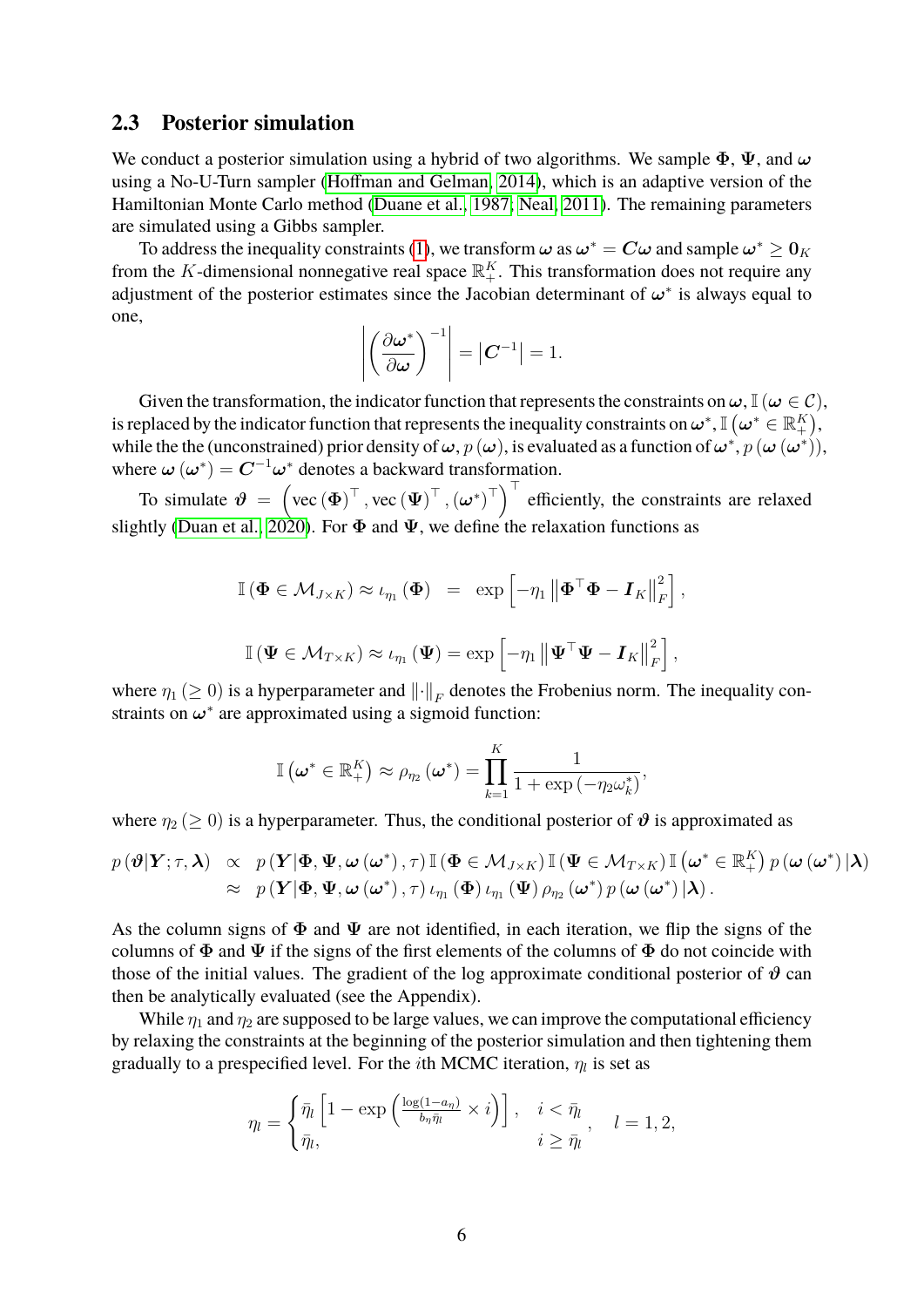where  $\bar{\eta}_l$  denotes a prespecified upper bound and  $a_\eta$  and  $b_\eta$  are tuning parameters. This function amounts to the product of  $\bar{\eta}_l$  and the cumulative probability function of an exponential distribution where the rate parameter is chosen such that  $\eta_l$  reaches  $a_{\eta} \bar{\eta}_l$  in the  $(b_{\eta} \bar{\eta}_l)$ th iteration. In this paper, we choose  $\bar{\eta}_1 = \bar{\eta}_2 = 10^3$ ,  $a_{\eta} = 0.5$ , and  $b_{\eta} = 0.1$ .

The remaining parameters are updated via Gibbs steps. We introduce the auxiliary indicator variable  $z_k$  and rewrite the conditional priors of  $\lambda_k$  [\(2\)](#page-3-1) as

$$
\lambda_k|\pi_k \sim (1 - \mathbb{I}(z_k \le k))\mathcal{G}(\kappa_1, \kappa_2) + \mathbb{I}(z_k \le k)\delta, \quad k = 1, ..., K.
$$

Then,  $z_k$  can be sampled from the following conditional posterior distributions:

$$
p(z_k = l | \text{rest}) \propto \begin{cases} \pi_l f_E(\omega_k | \delta), & l = 1, ..., k, \\ \pi_l f_L(\omega_k | \kappa_1, \kappa_2), & l = k + 1, ..., K, \end{cases}
$$

where "rest" denotes random variables other than  $z_k$  and  $\boldsymbol{Y},^4$  $\boldsymbol{Y},^4$   $f_E(x|a)$  denotes the PDF of an exponential distribution with rate a evaluated at x, and  $f_L(x|a, b)$  denotes the PDF of a Lomax distribution with shape a and rate b.  $v_k$  and  $\lambda_k$  are simulated from the conditional posteriors, which are specified respectively as

$$
\nu_k|\text{rest} \sim \mathcal{B}\left(1+\sum_{l=1}^K \mathbb{I}\left(z_l=k\right), \ \alpha+\sum_{l=1}^K \mathbb{I}\left(z_l>k\right)\right), \quad k=1,...,K-1,
$$
  

$$
\lambda_k|\text{rest} \sim \mathbb{I}\left(z_k \le k\right)\delta + \left(1-\mathbb{I}\left(z_k \le k\right)\right)\mathcal{G}\left(\kappa_1+1, \ \kappa_2+\omega_k\right), \quad k=1,...,K.
$$

The conditional posteriors of  $\tau$  and the missing elements of Y (if any) are

$$
\tau | \text{rest} \ \sim \ \mathcal{G} \left( \nu_1 + \frac{JT}{2}, \ \nu_2 + \frac{1}{2} \text{vec} \left( \boldsymbol{Y} - \boldsymbol{\Theta} \right)^\top \text{vec} \left( \boldsymbol{Y} - \boldsymbol{\Theta} \right) \right),
$$
  

$$
y_{j,t} | \text{rest} \ \sim \ \mathcal{N} \left( \theta_{j,t}, \tau^{-1} \right), \quad (j,t) \in \mathcal{I}_{miss},
$$

where  $\mathcal{I}_{miss}$  is a set of indices  $(j, t)$  that corresponds to the missing elements. The Appendix summarizes a single cycle of the posterior simulator.

#### **2.4 Relation to the existing literature**

The exponential prior is a special case of the proposed prior with  $\lambda = \lambda_k$ ,  $\forall k$ . The exponential prior has close ties to the nuclear norm penalty, which has been extensively studied in the non-Bayesian literature on matrix estimation/completion (e.g., [Keshavan et al., 2010;](#page-14-1) [Rohde](#page-14-2) [and Tsybakov, 2011;](#page-14-2) [Negahban and Wainwright, 2011;](#page-14-3) [Koltchinskii et al., 2011;](#page-14-4) [Klopp, 2014;](#page-14-5) [Gaïffas and Klopp, 2017\)](#page-13-4). As shown in [Fazel et al.](#page-13-5) [\(2001\)](#page-13-5), the nuclear norm penalty is a convex relaxation of the rank of a matrix; thus, the nuclear norm penalty acts as a penalty on the rank of a matrix. Furthermore, as discussed in the abovementioned studies, the nuclear norm penalty has favorable theoretical properties, and the choice of the tuning parameter, which corresponds to the rate parameter of the exponential prior, is not trivial. In a non-Bayesian framework, the tuning parameter is usually chosen via cross-validation, but such a strategy ignores the uncertainty about the choice of the tuning parameter.

Some studies consider Bayesian inference of two-component factorization,  $Y = AB + U$ (e.g., [Salakhutdinov and Mnih, 2008;](#page-14-6) [Babacan et al., 2012;](#page-12-0) [Fazayeli et al., 2014\)](#page-13-6). These studies

<span id="page-6-0"></span><sup>&</sup>lt;sup>4</sup>For instance, the "rest" for  $z_k$  is a set composed of  $\Phi$ ,  $\Psi$ ,  $\omega$ ,  $v_1, ..., v_K$ ,  $\lambda_1, ..., \lambda_K$ ,  $\tau$ , and  $Y$ .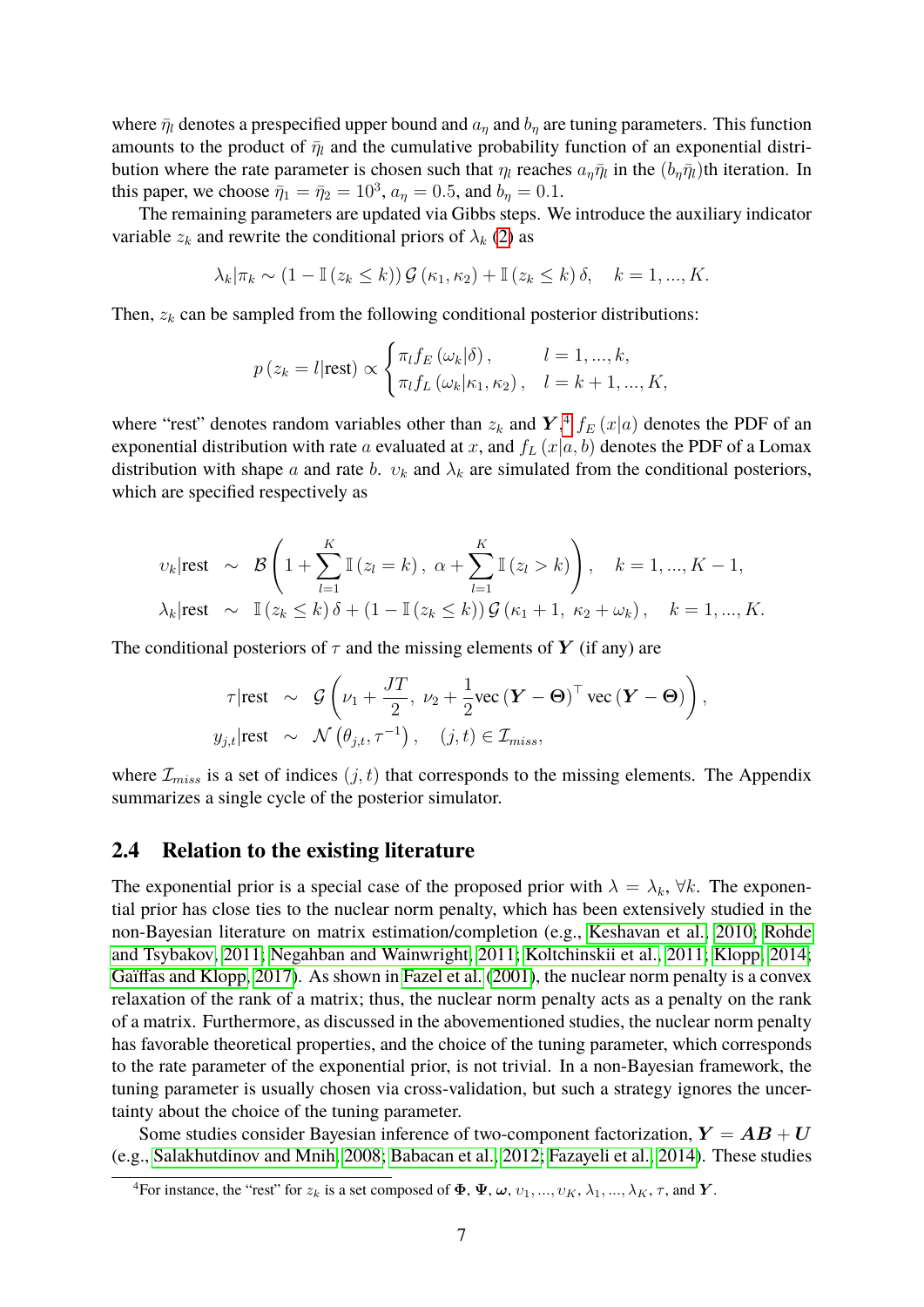assign independent normal priors to the elements of the unknown matrices. This strategy corresponds to using the nuclear norm penalty or exponential prior for the singular values, i.e., the diagonal elements of  $\Omega$ , in three-component factorization. In a similar vein to this study, several studies propose Bayesian methods for inferring three-component factorization (e.g., [Hoff,](#page-14-13) [2007;](#page-14-13) [Zhou et al., 2010;](#page-15-5) [Ding et al., 2011\)](#page-13-10). While [Hoff](#page-14-13) [\(2007\)](#page-14-13) use a normal prior for  $\omega_k$  (in our notation), [Zhou et al.](#page-15-5) [\(2010\)](#page-15-5) and [Ding et al.](#page-13-10) [\(2011\)](#page-13-10) model  $\omega_k$  as a product of two variables,  $\omega_k = c_k^2 d_k$ , and use normal and Beta-Bernoulli priors for  $c_k$  and  $d_k$ , respectively. Therefore, their prior can be regarded as a spike-and-slab version of the exponential prior.

When  $\pi_k = 0$ ,  $\forall k$ , the proposed prior coincides with the Lomax prior.<sup>[5](#page-7-0)</sup> The hierarchical adaptive spectral penalty (HASP) [\(Todeschini et al., 2013\)](#page-15-6) is seen as a non-Bayesian counterpart of the Lomax prior. The HASP (Lomax prior) is more robust than the nuclear norm penalty (exponential prior), in that the latter approach estimates the hyperparameter using a Gamma prior. As suggested by the simulation studies in the next section, in terms of the estimation accuracy, a Lomax prior is not always better than an exponential prior.

Low-rank matrices are similar to static factor models (e.g., [Geweke and Zhou, 1996;](#page-13-1) [Arminge](#page-12-1)r [and Muthén, 1998\)](#page-12-1) because in a factor model, a matrix of panel data is modeled as the product of matrices of latent factors and factor loadings, that is, a two-component factorization. As in the estimation of low-rank matrices, the parameter identification problem is an important consideration in the estimation of factor models. While some recent studies propose approaches to address parameter identification in factor models (e.g., [Aßmann et al., 2016;](#page-12-2) [Chan et al., 2018;](#page-13-7) [Frühwirth-Schnatter and Lopes, 2018\)](#page-13-11), these approaches are limited to specific priors, and their prior specifications are not specifically aimed at regularizing the complexity of the model.

### **3 Simulation Study**

We compare the CSPE prior with alternative prior specifications by means of a simulation study. The true matrix to be estimated  $\Theta_0$  is square,  $J = T = 30$ , and its rank is  $K^* \, (< K < J)$ .  $\Theta_0$ is generated from the following static factor model:

$$
\Theta_0 = AF,
$$
  

$$
F = (f_1, ..., f_J), \text{ with } f_j \sim \mathcal{N} (0_{K^*}, I_{K^*}),
$$
  

$$
A = (a_{j,k}), \text{ with } a_{j,k} \sim \mathcal{N} (0,1),
$$

where F is a  $K^* \times J$  matrix composed of latent factors and A is a  $J \times K^*$  matrix of factor loadings.  $\Theta_0$  is normalized to zero mean and unit variance.  $\Theta_0$  is observed with additive normal noise with variance  $\tau^{-1}$ ; thus, the matrix of observations Y is given by

$$
\boldsymbol{Y} = \boldsymbol{\Theta}_0 + \boldsymbol{U},
$$
  

$$
\boldsymbol{U} = (u_{j,t}), \text{ with } u_{j,t} \sim \mathcal{N}(0, \tau^{-1}).
$$

 $\tau$  is chosen such that the signal-to-noise ratio is 10. The dimension of the model is fixed at  $K = \lfloor J^2/(2J + 1) \rfloor$ , where  $\lfloor$  denotes the floor function. Let M denote the number of missing entries. We consider three cases: no missing, 10% missing, and 90% missing. These cases

<span id="page-7-0"></span><sup>&</sup>lt;sup>5</sup>[Tang et al.](#page-15-4) [\(2019\)](#page-15-4) propose a positive generalized double Pareto prior, but it is mathematically identical to a Lomax prior.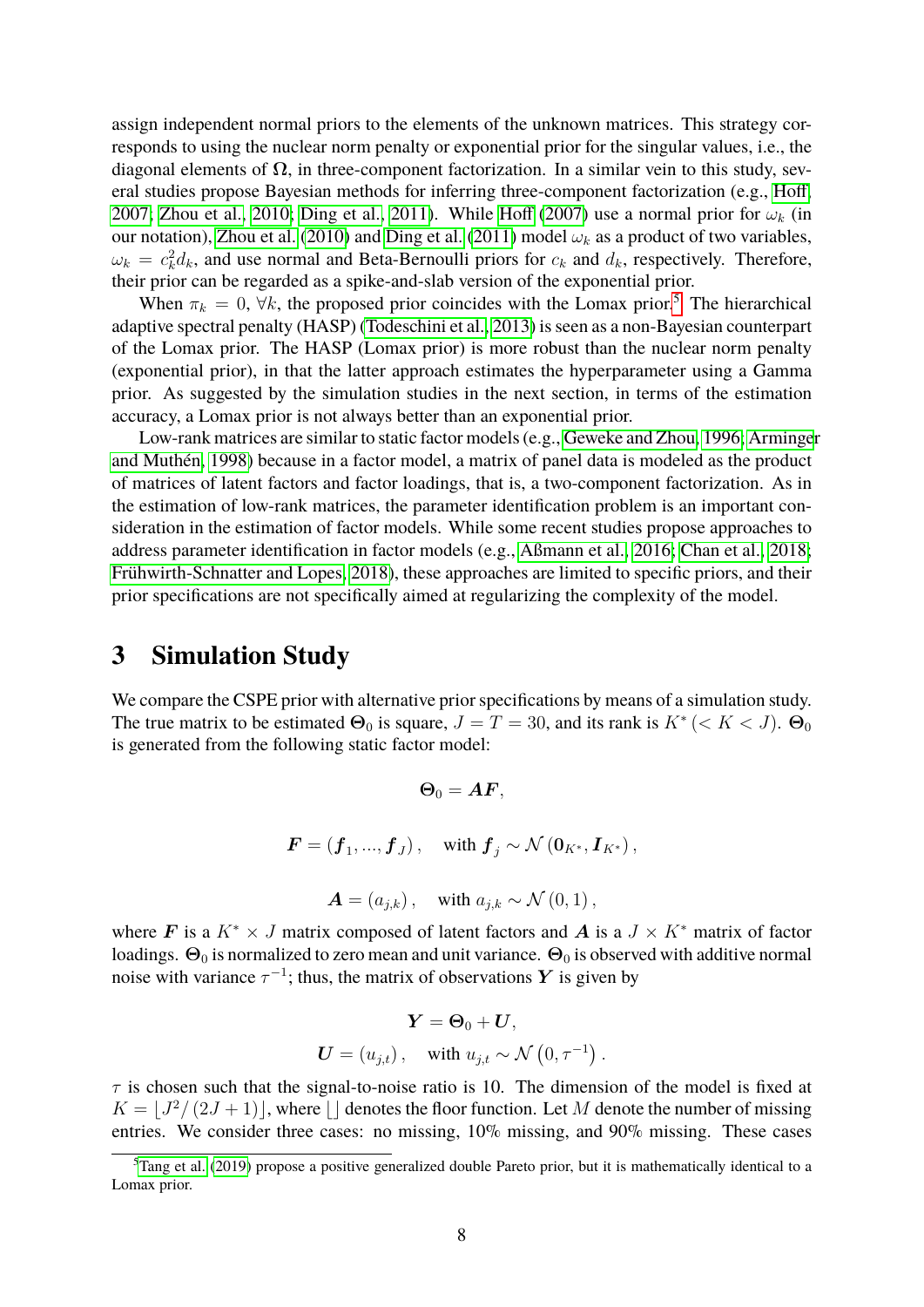represent estimation of complete matrices, imputation of missing observations (or inference of treatment effects with panel data), and matrix completion, respectively. Missing entries, if any, are chosen randomly.

We compare the proposed prior with four alternative prior specifications. The first is a noninformative prior,  $p(\omega_k) \propto \mathbb{I}(\omega_k \geq 0)$ ,  $\forall k$ . The second is an independent exponential prior,  $\omega_k \sim \mathcal{E}(\chi)$ ,  $\forall k$ , with  $\chi \in \{1, 0.5, 0.1\}$ . The third is an independent Lomax prior,  $\omega_k \sim$  $\mathcal{L}(\mu_1, \mu_2)$ , with  $\mu_1 = 2$  and  $\mu_2 \in \{2, 5, 20\}$ . The PDFs of the alternatives are shown in Figure 3.

The fourth is a spike-and-slab exponential (SSE) prior specified by the following hierarchy:

$$
\omega_k|\lambda_k \sim \mathcal{E}(\lambda_k), \quad k = 1, ..., K,
$$
  
\n
$$
\lambda_k|\pi_k \sim (1 - \pi_k)\mathcal{G}(\kappa_1, \kappa_2) + \pi_k \delta, \quad k = 1, ..., K,
$$
  
\n
$$
\pi_k \sim \mathcal{U}(0, 1), \quad k = 1, ..., K,
$$

where  $\mathcal{U}(a, b)$  denotes a uniform distribution over an interval  $(a, b)$ . While a standard spikeand-slab prior is defined by a mixture of two normal distributions with different variances (e.g., [Ishwaran et al., 2005\)](#page-14-10), this prior is structured as a mixture of two exponential distributions with different rates. For the SSE prior, we use the same hyperparameters,  $\delta$ ,  $\kappa_1$ , and  $\kappa_2$ , as the CSPE prior. The SSE prior is different from the CSPE prior in that the weights  $\pi_k$  are independently and uniformly distributed over a unit interval. Comparison between the CSPE and SSE priors provides information about how the gains from using the prior construction with a cumulative shrinkage process are distinct from those from the spike-and-slab structure.

For all the alternatives, we fix  $\nu_1 = \nu_2 = 10^{-3}$  and  $\bar{\eta}_1 = \bar{\eta}_2 = 10^3$ . For each experiment, a total of 12,000 draws are simulated, and the last 10,000 draws are used for estimation. The performance of the alternative priors is evaluated in terms of the accuracy of the posterior mean estimates of  $\omega$  and  $\Theta$  based on the sum of absolute errors (AE) and the sum of squared errors (SE). Each measure is computed as the mean of 80 experiments.<sup>[6](#page-8-0)</sup>

Table 1 summarizes the results for the case with no missing values. The CSPE prior is likely to outperform all the alternatives in terms of estimation error in  $\omega$  and  $\Theta$ , especially when the true rank  $K^*$  is smaller. As the SSE prior falls between the exponential/Lomax priors and the CSPE prior, the CSPE prior works well not only because of its spike-and-slab structure but also the cumulative shrinkage applied to the weights. Although when  $K^*$  is smaller, the improvement in the estimation of  $\omega$  is likely to lead to more accurate estimates of  $\Theta$ , the CSPE prior is not significantly inferior to the others in terms of AE/SE for  $\Theta$ . The results for the 10% missing case are shown in Table 2, which yiels almost the same conclusions as Table 1.

Table 3 reports the results for the 90% missing case. As in the other cases, the CSPE prior is competitive with the alternatives. Compared to the noninformative prior, informative priors tend to have large estimation errors for  $\omega$ , but they are likely to estimate  $\Theta$  more precisely. The CSPE prior outperforms, or is at least comparable to, the other alternatives, especially when the inferential problem is difficult, that is, the true rank of  $\Theta$  is small and/or many data values are missing.

As evident from Tables 1-3, the relationship between the relative gains in the estimation of  $ω$  and Θ are not simple. A reduction in the estimation errors of  $ω$  does not always imply that the estimation of Θ is improved, and vice versa. Although the reason for such results is not obvious, there is a possible explanation. As  $\Phi$  and  $\Psi$  are supposed to be unitary, the precision in the estimation of  $\Theta$  largely depends on the relative sizes of  $\omega$ . Therefore, when insignificant singular values are overestimated, even if the large singular values are relatively precisely

<span id="page-8-0"></span><sup>6</sup>We wrote all the programs in Matlab R2019b (64 bit) and executed them on an Ubuntu Desktop 18.04 LTS (64 bit), running on AMD Ryzen Threadripper 1950X (4.2GHz).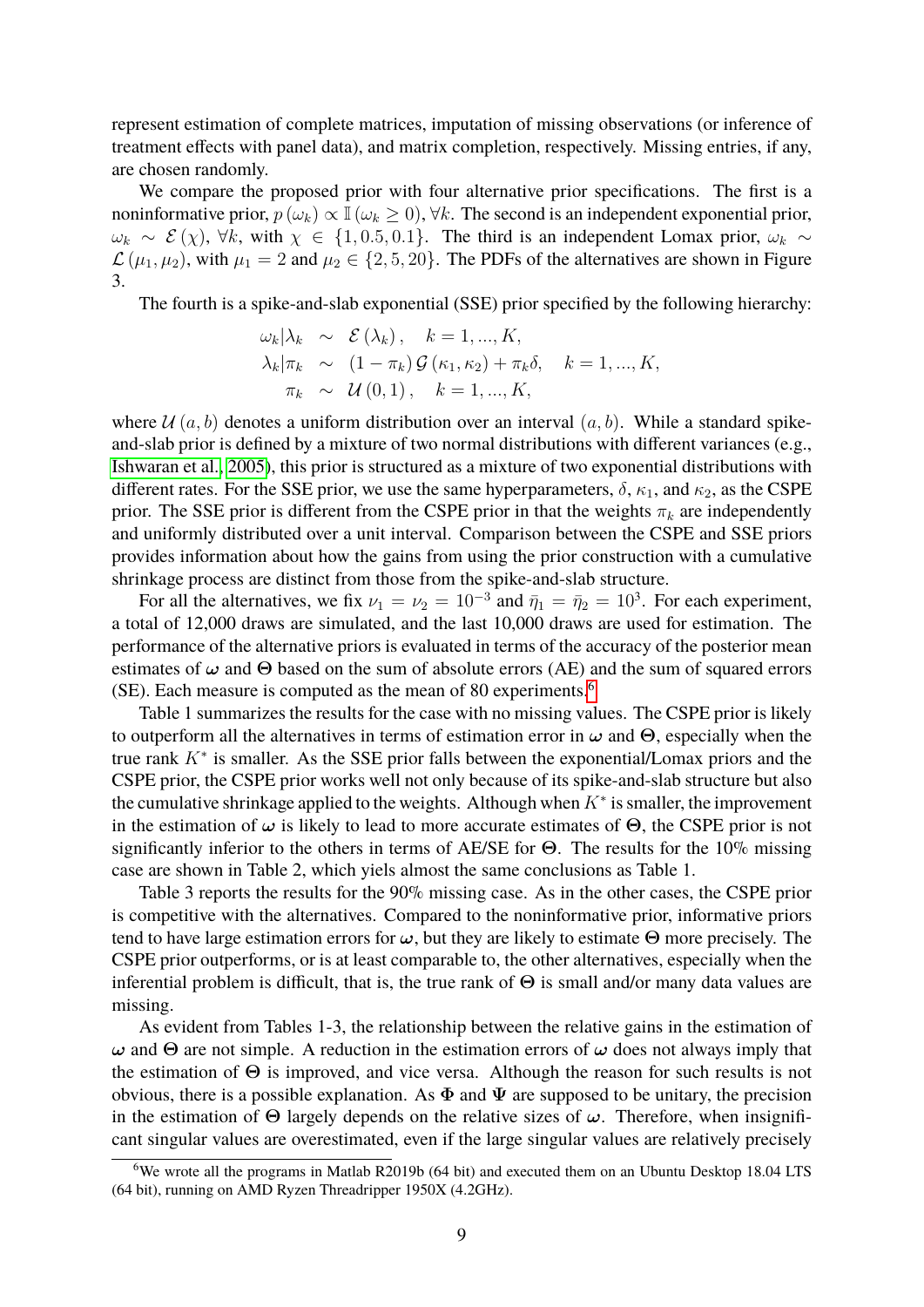estimated, Θ is inaccurately estimated. In other words, for the sake of precise estimation of the whole matrix  $\Theta$ , it is more important to find the true model, that is, the rank of  $\Theta$ , than to estimate the large singular values with high accuracy.

To investigate the difference between the alternatives in further detail, we plot the relative accuracy of the posterior mean estimates of the elements in  $\omega$  in terms of AE when  $K^* = 7$  and 10% of entries are missing (Figure 4). The reported values are normalized such that those for the noninformative prior are 100. Though not reported here, similar patterns are observed for the other settings, and the following discussion is not altered if the performance of the alternative priors is measured based on SE.

As shown in Panel (a), for the exponential prior, irrespective of  $\chi$ , the estimation errors of the large, significant singular values are large, whereas the estimation errors of the nonsignificant singular values are slightly smaller than those for the noninformative prior. Thus, a trade-off exists between the relative accuracy in the major and minor singular values. As  $\chi$  increases, the estimation errors for the large singular values decrease, while those for the nonsignificant singular values increase.

Panel (b) of Figure 4 reports the results for the Lomax prior. Again, the same trade-off is observed; however, compared to the results for the exponential prior, the trade-off is mitigated to a certain degree, as the estimation errors of the major singular values are comparatively small.

The results for the SSE and CSPE priors are depicted in Panel (c). While the estimation errors of the large singular values are comparable to those for the Lomax prior, the estimation errors of the insignificant singular values are smaller than those of the Lomax prior. Comparison of the SSE and CSPE priors indicates that the estimation errors of the significant singular values for these specifications are similar, but when the CSPE prior is used, the nonnsignificant singular values are likely to be estimated with higher precision. Therefore, the CSPE prior effectively induces nonsignificant singular values to be approximately zero and minimizes the errors in the estimation of large, significant singular values.

Last, we compare the computational cost of the alternatives.Table 4 summarizes the computation time in seconds per 1,000 iterations, which is measured using the tic/toc functions of Matlab.The obtained computational times differ in a complicated manner depending on the simulation environment because our posterior simulator is based on NUTS, in which number of leap frog steps in each iteration depends on the target kernel. When a prior density substantially complicates the conditional posterior of  $\vartheta$ , the number of leap frog steps tends to be large. While the SSE and CSPE priors have a disadvantage in that they involve additional Gibbs steps for updating the hyperparameters, this approach does not appear to entail a considerable computational burden.

### **4 Application**

For illustration purposes, we apply the proposed approach to sectoral industrial production in the United States (US). From the mid-1980s to the mid-2000s, the volatility of major macroeconomic indicators, such as real gross domestic product growth and price inflation rate, decreased significantly in the US and other developed countries [\(McConnell and Perez-Quiros, 2000\)](#page-14-8). Industrial production is not an exception; as shown in Figure 5, the standard deviation of aggregate industrial production growth decreased in the mid-1980s. In macroeconomics, this phenomenon is called the Great Moderation, a term coined by [Stock and Watson, 2003](#page-15-7) as a pun for the Great Depression of 1929 to the mid-1930s. Many hypotheses for the phenomenon, such as improved inventory management, good monetary policy, and mere good luck (see, e.g., [Summers](#page-15-2) [\(2005\)](#page-15-2);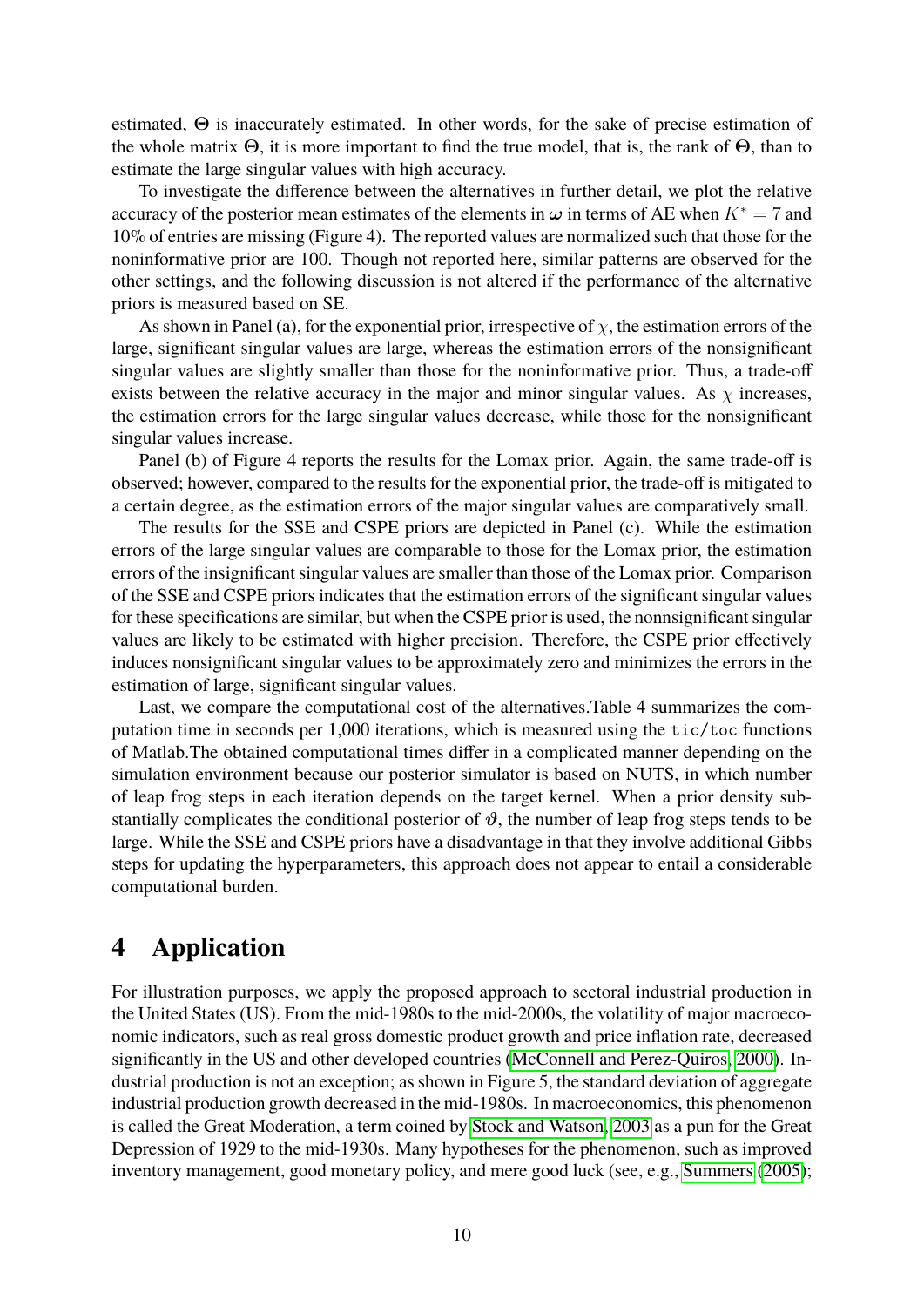[Davis and Kahn](#page-13-12) [\(2008\)](#page-13-12) for overview of the literature), have been proposed.

Although these hypotheses have been intensively examined empirically, no consensus exists for the overall picture of the Great Moderation. One unsettled issue is what happened before and after the Great Moderation at a disaggregated level. In what follows, we investigate the changes in the DGP of US industrial production during the Great Moderation by means of Bayesian noisy matrix factorization.

The data used in this section are downloaded from the Federal Reserve System's website.<sup>[7](#page-10-0)</sup>. Sectors are defined based on the International Standard Industrial Classification Revision 4 (ISIC Rev. 4). The data matrices are three panels of 25 sectors for 11 years (132 months). The time periods are 1973:1–1983:12, 1984:1–1994:12, and 1995:1–2005:12. In what follows (including figures), when there is no fear of misunderstanding, by omitting months, we denote the periods simply as 1973-1983, 1984-1994, and 1995-2005, respectively. The start date is determined by the availability of the data. Despite the fact that they use different statistical methods, two notable early contributions, [McConnell and Perez-Quiros](#page-14-8) [\(2000\)](#page-14-8); [Kim and Nel](#page-14-14)[son](#page-14-14) [\(1999\)](#page-14-14), argue that the break date in the volatility of real GDP growth is best estimated as 1984:Q1, which motivates the first splitting point. The lengths of the second and third data are chosen such that all the data span the same time period of 11 years (132 months). The data are standardized by sector for each subsample.

Figure 6 includes scatter plots of the volatilities of sectoral industrial production growth for different time periods. Plot (a) of Figure 6 compares 1973:1-1983:12 and 1984:1-1994:12. Although, as seen in Figure 5, the aggregate volatility decreased during these periods, the volatilities in 20 (of 25) sectors increased. In turn, plot (b) of Figure 6 compares 1984:1-1994:12 and 1995:1-2005:12. The number of sectors that experienced an increase in volatility during this period is 12. Therefore, sectoral data appear to offer a different picture of the Great Moderation than aggregate data.

We infer a three-component matrix factorization of a matrix containing the sectoral industrial production growth for different periods:

$$
\begin{array}{rcl} \boldsymbol{Y} & = & \boldsymbol{\Theta} + \boldsymbol{U} \\ & = & \boldsymbol{\Phi} \boldsymbol{\Omega} \boldsymbol{\Psi}^\top + \boldsymbol{U}, \end{array}
$$
  

$$
\boldsymbol{U} = (u_{j,t}), \quad \text{with } u_{j,t} \sim \mathcal{N}\left(0, \tau^{-1}\right).
$$

With  $J = 25$  and  $T = 132$ , we choose  $K = \lfloor J^2/(2J + 1) \rfloor = 20$ . The hyperparameters are set to the same values as in Section 3. In what follows, we report only the results for the conservative choice of  $\alpha$ : when the aggressive choice is used, the conclusions are virtually the same. A total of 420,000 posterior draws are simulated, and the last 400,000 draws are used for posterior analysis.

An estimated singular value decomposition has no explicit structural interpretation, but it conveys information about the underlying DGP. An estimated singular value decomposition has close ties to a static factor model, and the model is represented as

$$
\boldsymbol{Y} = \sum_{k=1}^K \omega_k \boldsymbol{\phi}_k \boldsymbol{\psi}_k^\top + \boldsymbol{U}.
$$

As  $\Phi$  and  $\Psi$  are supposed to be unitary, the kth element of  $\omega$  can be interpreted as the magnitude of the kth "latent factor", and its contribution to the overall variance is treated as independent

<span id="page-10-0"></span><sup>7</sup>https://www.federalreserve.gov/releases/g17/download.htm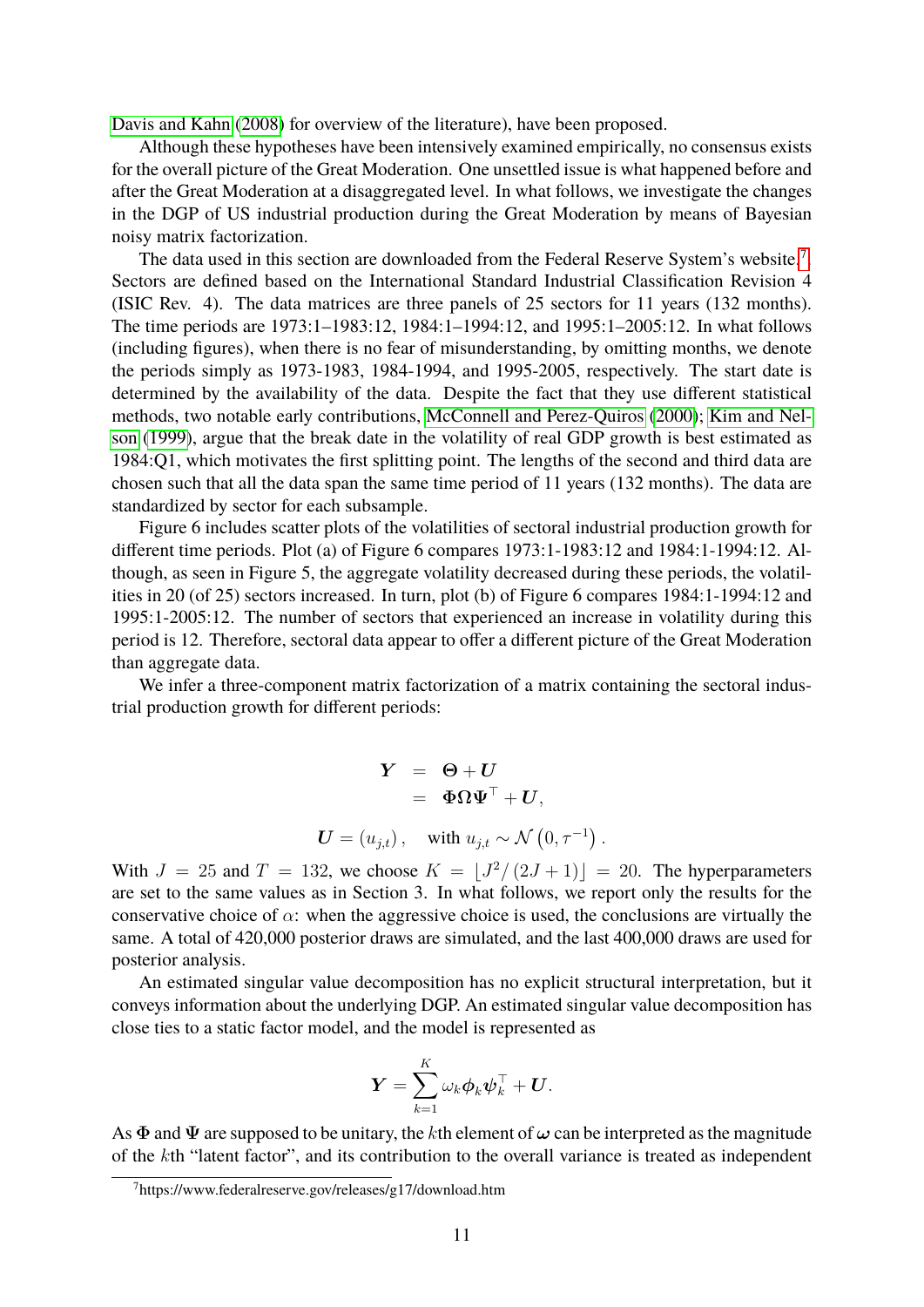from the other latent factors and errors. The variance of the observed data can be decomposed as

$$
\mathbb{V}[y_{j,t}] = \sum_{k=1}^{K} \mathbb{V}[\omega_k \phi_{j,k} \psi_{t,k}] + \mathbb{V}[u_{j,t}]
$$
  
= 
$$
\sum_{k=1}^{K} \omega_k^2 + \tau^{-1}.
$$

Note that the data are standardized by sector for each subsample; thus, all the variances of the subsamples are the same,  $\mathbb{V}[y_{j,t}] = 1$ . The contributions of  $\omega_k^2$  and  $\tau^{-1}$  to the variance of  $y_{j,t}$  are interpreted in relative terms. Our primary interest is to investigate the difference in the relative contributions of the singular values and the errors for different time periods.  $\omega_k^2$  for small k can be interpreted as the magnitude of shocks that affect broad sectors, while  $\omega_k^2$  for large k can be seen as the magnitude of shocks that affect a portion of sectors.  $\tau^{-1}$  can viewed as the magnitude of idiosyncratic (sector-specific) shocks that do not spillover to other sectors.

Several studies report that the decrease in the volatility of macroeconomic indicators is partly caused by decreases in comovement between sectors or firms, e.g., [Comin and Philippon](#page-13-13) [\(2006\)](#page-13-13); [Irvine and Schuh](#page-14-15) [\(2007\)](#page-14-15); [Stiroh](#page-15-8) [\(2009\)](#page-15-8); [Burren and Neusser](#page-12-3) [\(2013\)](#page-12-3). While these studies differ in terms of data and method, they all adopt non-Bayesian approaches; thus, they do not provide any uncertainty quantification.

Among the literature, [Foerster et al.](#page-13-14) [\(2011\)](#page-13-14) is the most closely related to our study in that they estimate a static approximate factor model [\(Chamberlain and Rothschild, 1983\)](#page-13-15) for data on US sectoral industrial production. They report that nearly all the variability is associated with common factors; thus, the decrease in the volatility of common shocks largely explains the Great Moderation. They also argue that the relative importance of sector-specific shocks increased during the Great Moderation period. Their analysis relies on a non-Bayesian method and does not evaluate the uncertainty about the analysis. As their approximate factor model has only two factors, it is in danger of distorting the overall picture. Our framework can accommodate a large number of factors (singular values) and can serve as a robustness check of the results of [Foerster](#page-13-14) [et al.](#page-13-14) [\(2011\)](#page-13-14).

Figure 7 plots the posterior estimates of  $\omega$ . All the panels include the same lines representing the posterior mean estimates of  $\omega$  for different periods. The shaded areas are the corresponding 95% credible sets for each period. There are two results worth noting. First,  $\omega_k$ s with small k (largest singular values) for the periods after 1984 are estimated to be smaller than those for the period before 1984, which implies that the variability of shocks that impact many sectors decreased during the Great Moderation period. Second, the posterior mean estimates of  $\omega_k$ s with larger  $k$  (less important singular values) for the Great Moderation period are smaller than those for the period before the Great Moderation. Thus, shocks that affect only a portion of sectors became more important during the Great Moderation. These results coincide with the abovementioned studies that report a decrease in comovement between sectors.

Figure 8 plots the posterior density of the error variance  $\tau^{-1}$  for each period. The posterior density of  $\tau^{-1}$  for 1973-1983 is significantly smaller than that for 1984-1994. The posterior means of the signal-to-noise ratio for 1973-1983, 1984-1994, and 1995-2005 are 14.3, 5.2, and 6.8, respectively, which indicates that the relative contribution of idiosyncratic shocks to the variability of sectoral industrial production decreased during the Great Moderation.

Figure 9 shows the differences in the posterior mean estimates of  $\omega_k^2$  and  $\tau^{-1}$  for consecutive periods. Panel (a) plots the differences between 1973-1983 and 1984-1994. The largest difference is found in  $\omega_1$  (largest singular value), followed by that in  $\tau^{-1}$ . Our results are consistent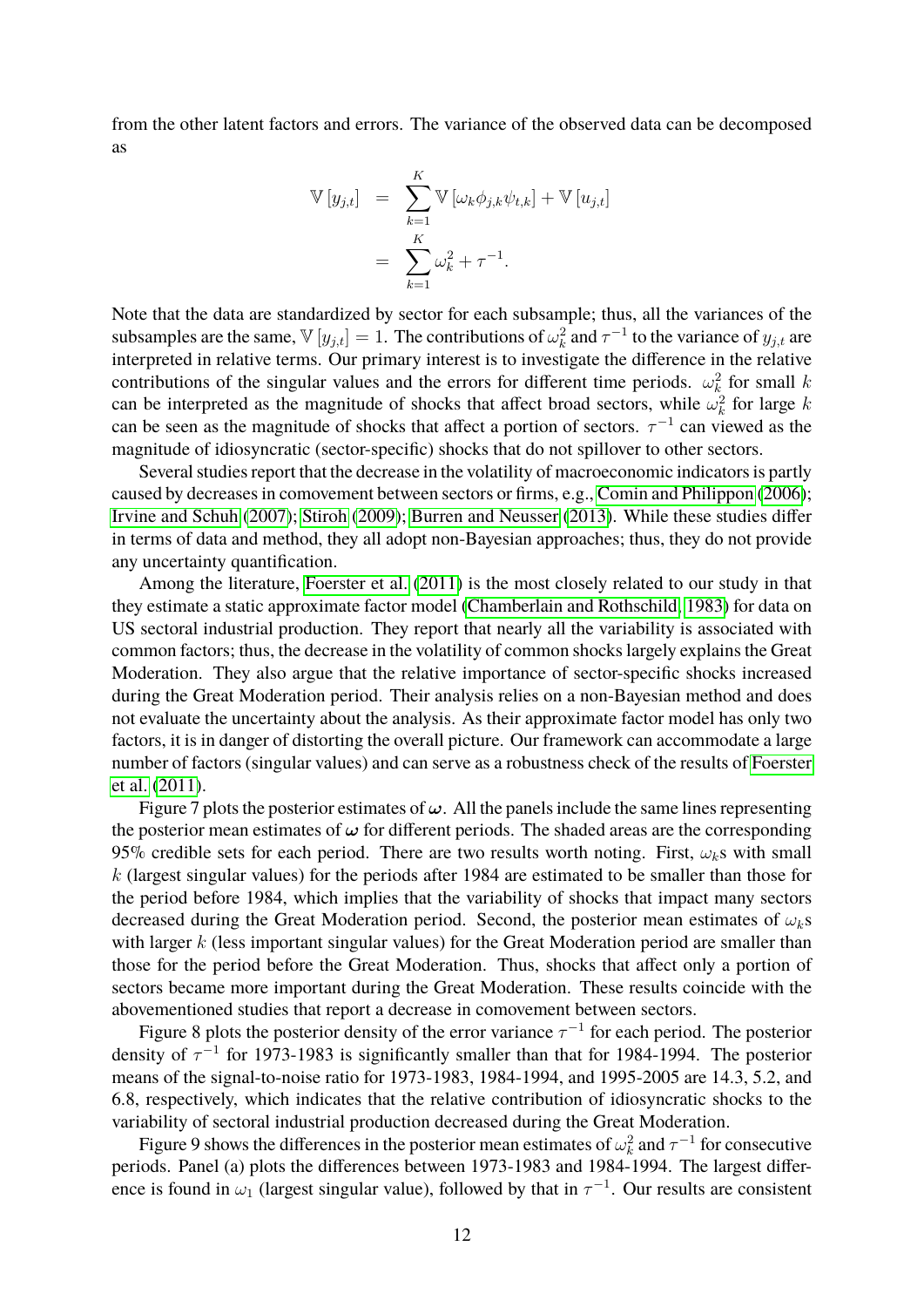with those of [Foerster et al.](#page-13-14) [\(2011\)](#page-13-14). Their approximate factor model has only two latent factors and the remaining less important factors are treated as idiosyncratic shocks. Our results suggest that although [Foerster et al.](#page-13-14) [\(2011\)](#page-13-14) overestimated the increases in the relative importance of idiosyncratic shocks, their conclusion is largely robust. Panel (b) of Figure 9 plots the differences in the posterior estimates of  $\omega_k^2$  and  $\tau^{-1}$  between 1984-1994 and 1995-2005. Modest reversions in  $\omega_1^2$  and  $\tau^{-1}$  are observed, but there is no salient difference for the periods.

## **5 Concluding Remarks**

This study proposes a novel prior specification for low-rank matrix factorization called the cumulative shrinkage process exponential (CSPE) prior. The proposed prior is specified by a scale mixture of exponential distributions with spike and slab components. The weights for the spike/slab parts are inferred via a tailored prior based on a cumulative shrinkage process [\(Legramanti et al., forthcoming\)](#page-14-7). The proposed prior increasingly aggressively shrinks less important singular values toward zero. By means of a simulation study, we show that our proposal is competitive with other alternative priors. For illustration, we apply the proposed approach to the US sectoral industrial production to analyze the Great Moderation.

We note two research topics to be studied in the future. First, it would be desirable to develop a more systematic procedure to choose the hyperparameters for the CSPE prior. Although we describe an elicitation strategy, there is room for further development. Second, though not specific to matrix factorization, more efficient methods to sample from constrained spaces are sorely needed. In particular, sampling from a Stiefel manifold (more generally, orthogonal spaces) is challenging, and there are a number of applications that involve constraints of this kind.

### **Disclosure Statement**

The author declares that there is no conflict of interest regarding the publication of this paper. This research received no specific grant from any funding agency in the public, commercial, or not-for-profit sectors.

### **References**

- <span id="page-12-1"></span>Arminger, G. and B. O. Muthén (1998) "A Bayesian Approach to Nonlinear Latent Variable Models Using the Gibbs Sampler and the Metropolis-hastings Algorithm," *Psychometrika*, Vol. 63, No. 3, 271–300.
- <span id="page-12-2"></span>Aßmann, C., J. Boysen-Hogrefe, and M. Pape (2016) "Bayesian Analysis of Static and Dynamic Factor Models: An Ex-post Approach Towards the Rotation Problem," *Journal of Econometrics*, Vol. 192, No. 1, 190–206.
- <span id="page-12-0"></span>Babacan, S. D., M. Luessi, R. Molina, and A. K. Katsaggelos (2012) "Sparse Bayesian Methods for Low-rank Matrix Estimation," *IEEE Transactions on Signal Processing*, Vol. 60, No. 8, 3964–3977.
- <span id="page-12-3"></span>Burren, D. and K. Neusser (2013) "The Role of Sectoral Shifts in the Decline of Real GDP Volatility," *Macroeconomic Dynamics*, Vol. 17, No. 3, 477–500.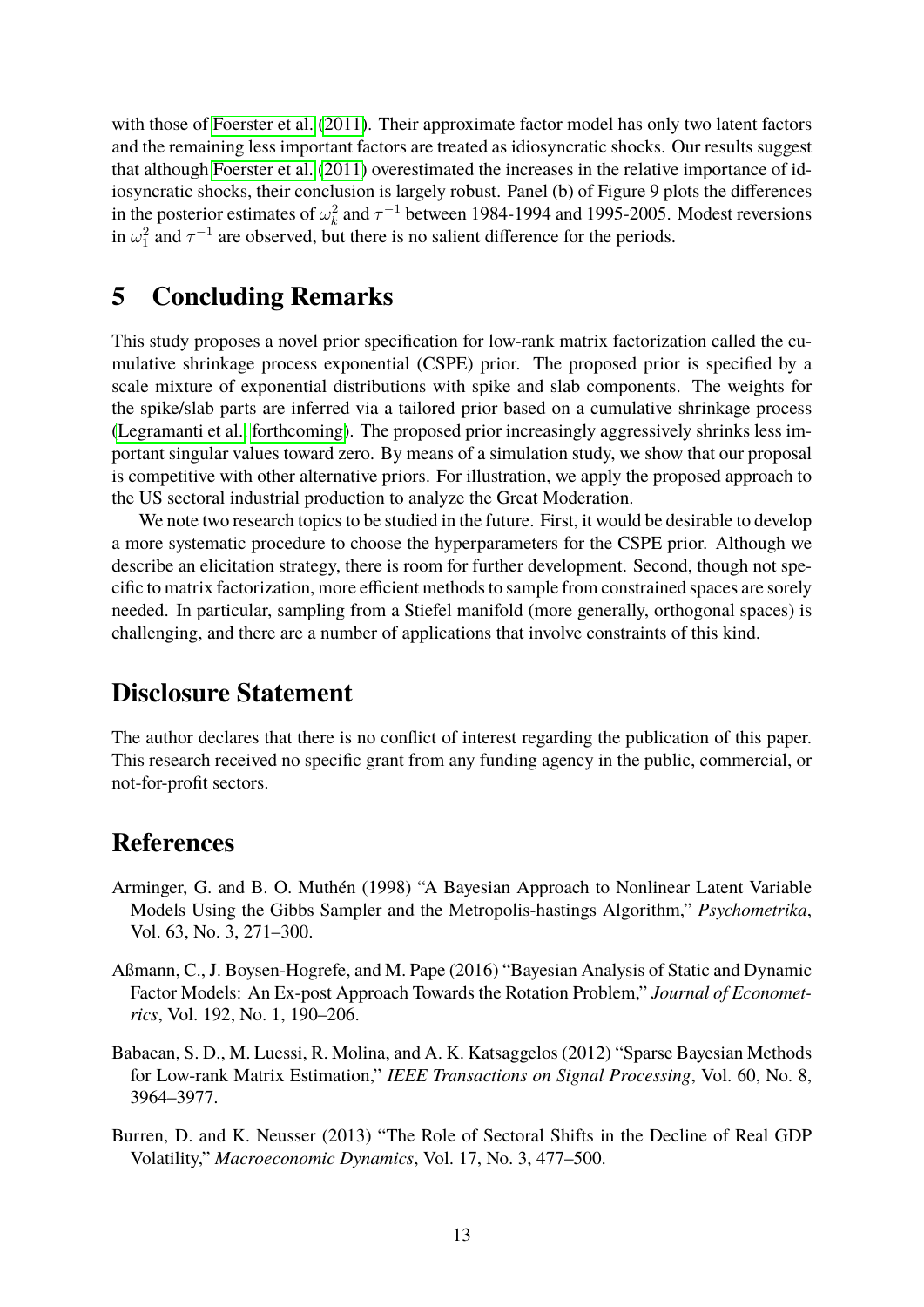- <span id="page-13-0"></span>Candes, E. J. and Y. Plan (2010) "Matrix Completion with Noise," *Proceedings of the IEEE*, Vol. 98, No. 6, 925–936.
- <span id="page-13-15"></span>Chamberlain, G. and M. Rothschild (1983) "Arbitrage, Factor Structure, and Mean-variance Analysis on Large Asset Markets," *Econometrica*, Vol. 51, No. 5, 1281–1304.
- <span id="page-13-7"></span>Chan, J., R. Leon-Gonzalez, and R. W. Strachan (2018) "Invariant Inference and Efficient Computation in the Static Factor Model," *Journal of the American Statistical Association*, Vol. 113, No. 522, 819–828.
- <span id="page-13-3"></span>Chen, Y., J. Fan, C. Ma, and Y. Yan (2019) "Inference and Uncertainty Quantification for Noisy Matrix Completion," *Proceedings of the National Academy of Sciences*, Vol. 116, No. 46, 22931–22937.
- <span id="page-13-13"></span>Comin, D. and T. Philippon (2006) "The Rise in Firm-level Volatility: Causes and Consequences," *NBER Macroeconomics Annual 2005*, Vol. 20, 167–201.
- <span id="page-13-12"></span>Davis, S. J. and J. A. Kahn (2008) "Interpreting the Great Moderation: Changes in the Volatility of Economic Activity at the Macro and Micro Levels," *Journal of Economic Perspectives*, Vol. 22, No. 4, 155–80.
- <span id="page-13-10"></span>Ding, X., L. He, and L. Carin (2011) "Bayesian Robust Principal Component Analysis," *IEEE Transactions on Image Processing*, Vol. 20, No. 12, 3419–3430.
- <span id="page-13-9"></span>Duan, L. L., A. L. Young, A. Nishimura, and D. B. Dunson (2020) "Bayesian Constraint Relaxation," *Biometrika*, Vol. 107, No. 1, 191–204.
- <span id="page-13-8"></span>Duane, S., A. D. Kennedy, B. J. Pendleton, and D. Roweth (1987) "Hybrid Monte Carlo," *Physics Letters B*, Vol. 195, No. 2, 216–222.
- <span id="page-13-6"></span>Fazayeli, F., A. Banerjee, J. Kattge, F. Schrodt, and P. B. Reich (2014) "Uncertainty Quantified Matrix Completion Using Bayesian Hierarchical Matrix Factorization," in *2014 13th International Conference on Machine Learning and Applications*, 312–317, IEEE.
- <span id="page-13-5"></span>Fazel, M., H. Hindi, and S. P. Boyd (2001) "A Rank Minimization Heuristic with Application to Minimum Order System Approximation," in *Proceedings of the American Control Conference*, Vol. 6, 4734–4739, Citeseer.
- <span id="page-13-14"></span>Foerster, A. T., P.-D. G. Sarte, and M. W. Watson (2011) "Sectoral Versus Aggregate Shocks: A Structural Factor Analysis of Industrial Production," *Journal of Political Economy*, Vol. 119, No. 1, 1–38.
- <span id="page-13-11"></span>Frühwirth-Schnatter, S. and H. F. Lopes (2018) "Sparse Bayesian Factor Analysis When the Number of Factors Is Unknown," *arXiv preprint arXiv:1804.04231*.
- <span id="page-13-4"></span>Gaïffas, S. and O. Klopp (2017) "High Dimensional Matrix Estimation with Unknown Variance of the Noise," *Statistica Sinica*, 115–145.
- <span id="page-13-2"></span>Geweke, J. (1996) "Bayesian Reduced Rank Regression in Econometrics," *Journal of Econometrics*, Vol. 75, No. 1, 121–146.
- <span id="page-13-1"></span>Geweke, J. and G. Zhou (1996) "Measuring the Pricing Error of the Arbitrage Pricing Theory," *Review of Financial Studies*, Vol. 9, No. 2, 557–587.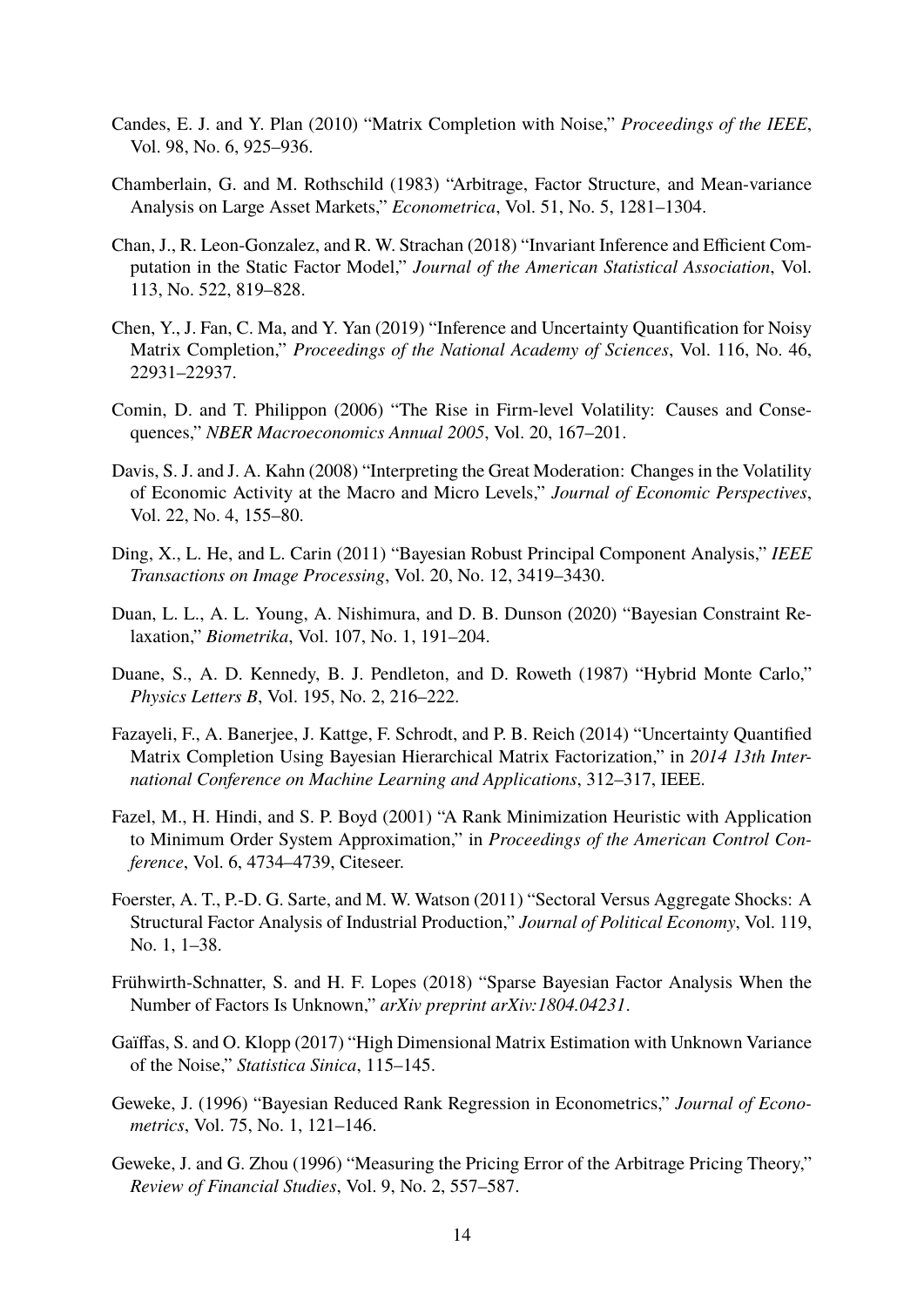- <span id="page-14-13"></span>Hoff, P. D. (2007) "Model Averaging and Dimension Selection for the Singular Value Decomposition," *Journal of the American Statistical Association*, Vol. 102, No. 478, 674–685.
- <span id="page-14-11"></span>Hoffman, M. D. and A. Gelman (2014) "The No-u-turn Sampler: Adaptively Setting Path Lengths in Hamiltonian Monte Carlo," *Journal of Machine Learning Research*, Vol. 15, No. 1, 1593–1623.
- <span id="page-14-15"></span>Irvine, O. and S. Schuh (2007) "The Roles of Comovement and Inventry Investment in the Reduction of Output Volatility,"Technical report, Federal Reserve Bank of San Francisco.
- <span id="page-14-9"></span>Ishwaran, H. and L. F. James (2001) "Gibbs Sampling Methods for Stick-breaking Priors," *Journal of the American Statistical Association*, Vol. 96, No. 453, 161–173.
- <span id="page-14-10"></span>Ishwaran, H., J. S. Rao et al. (2005) "Spike and Slab Variable Selection: Frequentist and Bayesian Strategies," *Annals of Statistics*, Vol. 33, No. 2, 730–773.
- <span id="page-14-1"></span>Keshavan, R. H., A. Montanari, and S. Oh (2010) "Matrix Completion from Noisy Entries," *Journal of Machine Learning Research*, Vol. 11, No. Jul, 2057–2078.
- <span id="page-14-14"></span>Kim, C.-J. and C. R. Nelson (1999) "Has the Us Economy Become More Stable? a Bayesian Approach Based on a Markov-switching Model of the Business Cycle," *Review of Economics and Statistics*, Vol. 81, No. 4, 608–616.
- <span id="page-14-5"></span>Klopp, O. (2014) "Noisy Low-rank Matrix Completion with General Sampling Distribution," *Bernoulli*, Vol. 20, No. 1, 282–303.
- <span id="page-14-4"></span>Koltchinskii, V., K. Lounici, and A. B. Tsybakov (2011) "Nuclear-norm Penalization and Optimal Rates for Noisy Low-rank Matrix Completion," *Annals of Statistics*, Vol. 39, No. 5, 2302–2329.
- <span id="page-14-7"></span>Legramanti, S., D. Durante, and D. B. Dunson (forthcoming) "Bayesian Cumulative Shrinkage for Infinite Factorizations," *Biometrika*.
- <span id="page-14-8"></span>McConnell, M. M. and G. Perez-Quiros (2000) "Output Fluctuations in the United States: What Has Changed since the Early 1980's?" *American Economic Review*, Vol. 90, No. 5, 1464– 1476.
- <span id="page-14-12"></span>Neal, R. M. (2011) "MCMC Using Hamiltonian Dynamics," in S. Brooks, A. Gelman, G. L. Jones, and X.-L. Meng eds. *Handbook of Markov Chain Monte Carlo*: Chapman & Hall/CRC, Chap. 5.
- <span id="page-14-3"></span>Negahban, S. and M. J. Wainwright (2011) "Estimation of (near) Low-rank Matrices with Noise and High-dimensional Scaling," *Annals of Statistics*, 1069–1097.
- <span id="page-14-2"></span>Rohde, A. and A. B. Tsybakov (2011) "Estimation of High-dimensional Low-rank Matrices," *Annals of Statistics*, Vol. 39, No. 2, 887–930.
- <span id="page-14-6"></span>Salakhutdinov, R. and A. Mnih (2008) "Bayesian Probabilistic Matrix Factorization Using Markov Chain Monte Carlo," in *Proceedings of the 25th international Conference on Machine learning*, 880–887, ACM.
- <span id="page-14-0"></span>Shi, J., X. Zheng, and W. Yang (2017) "Survey on Probabilistic Models of Low-rank Matrix Factorizations," *Entropy*, Vol. 19, No. 8, p. 424.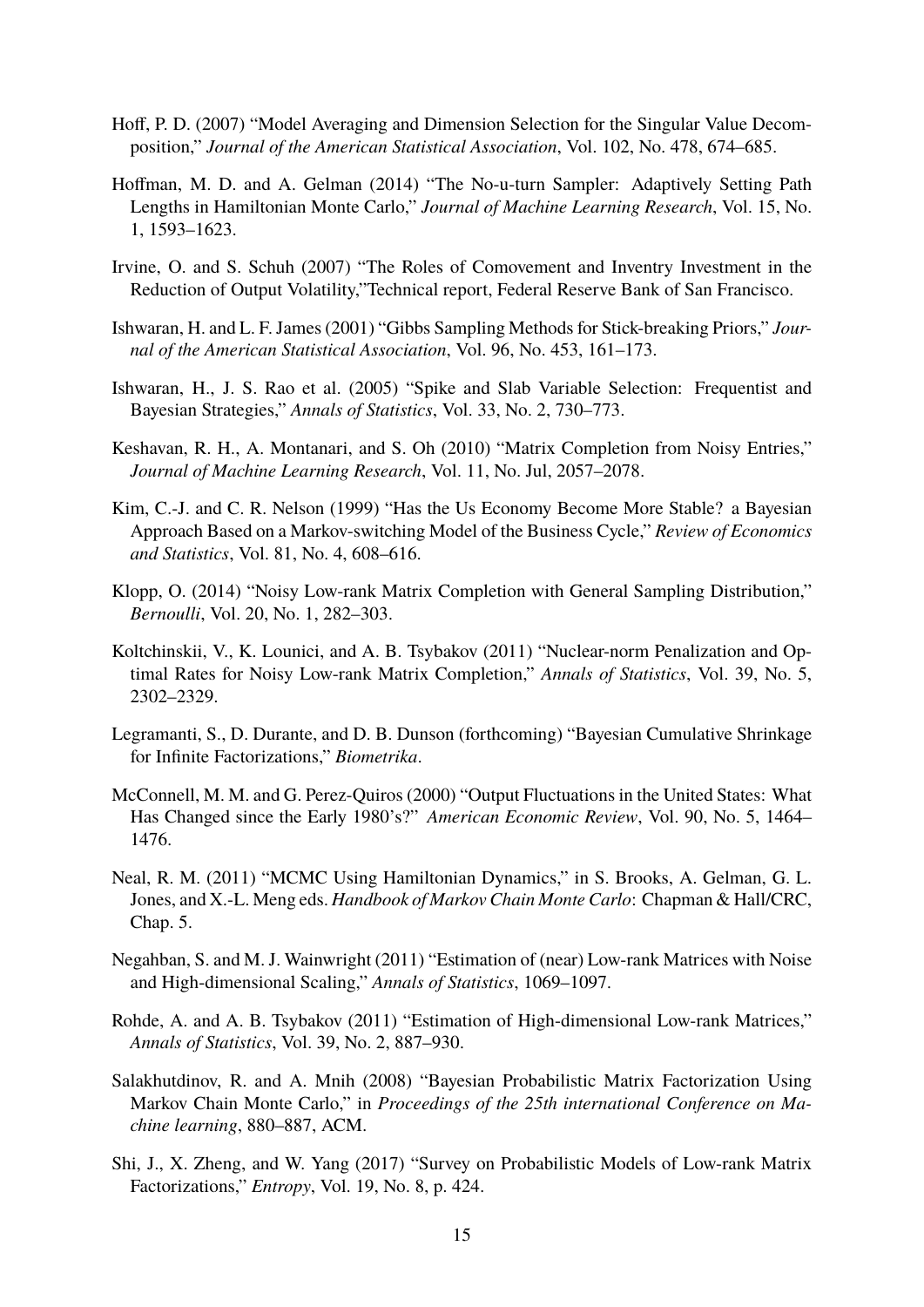- <span id="page-15-8"></span>Stiroh, K. J. (2009) "Volatility Accounting: A Production Perspective on Increased Economic Stability," *Journal of the European Economic Association*, Vol. 7, No. 4, 671–696.
- <span id="page-15-7"></span>Stock, J. H. and M. W. Watson (2003) "Has the Business Cycle Changed and Why?" *NBER Macroeconomics Annual*, Vol. 17, 159–218.
- <span id="page-15-2"></span>Summers, P. M. (2005) "What Caused the Great Moderation? Some Cross-country Evidence," *Economic Review-Federal Reserve Bank of Kansas City*, Vol. 90, No. 3, p. 5.
- <span id="page-15-1"></span>Tanaka, M. (2020) "Bayesian Matrix Completion Approach to Causal Inference with Panel Data," *arXiv preprint arXiv:1911.01287*.
- <span id="page-15-4"></span>Tang, K., Z. Su, J. Zhang, L. Cui, W. Jiang, X. Luo, and X. Sun (2019) "Bayesian Rank Penalization," *Neural Networks*, Vol. 116, 246–256.
- <span id="page-15-3"></span>Tanner, M. A. and W. H. Wong (1987) "The Calculation of Posterior Distributions by Data Augmentation," *Journal of the American Statistical Association*, Vol. 82, No. 398, 528–540.
- <span id="page-15-6"></span>Todeschini, A., F. Caron, and M. Chavent (2013) "Probabilistic Low-rank Matrix Completion with Adaptive Spectral Regularization Algorithms," in *Advances in Neural Information Processing Systems*, 845–853.
- <span id="page-15-0"></span>West, M. (2003) "Bayesian Factor Regression Models in the "Large P, Small N" Paradigm," in J. Bernardo, M. Bayarri, J. Berger, A. Dawid, D. Heckerman, A. Smith, and M. West eds. *Bayesian Statistics 7*: Oxford University Press, 733–742.
- <span id="page-15-5"></span>Zhou, M., C. Wang, M. Chen, J. Paisley, D. Dunson, and L. Carin (2010) "Nonparametric Bayesian Matrix Completion," in *2010 IEEE Sensor Array and Multichannel Signal Processing Workshop*, 213–216, IEEE.

### **Appendix**

**Posterior simulator** A single cycle of the posterior simulator is summarized in the following.

1. Update  $\eta_l$ :

$$
\eta_l = \begin{cases} \bar{\eta}_l \left[ 1 - \exp\left( \frac{\log(1 - a_\eta)}{b_\eta \bar{\eta}_l} \times i \right) \right], & i < \bar{\eta}_l \\ \bar{\eta}_l, & i \ge \bar{\eta}_l \end{cases}, \quad l = 1, 2.
$$

2. Sample  $\vartheta$ :

Sample  $\vartheta$  using the No-U-Turn sampler (Hoffman and Gelman, 2014).

3. Sample  $z_k$ :

$$
p(z_k = l | \text{rest}) \propto \begin{cases} \pi_l f_E(\omega_k | \delta), & l = 1, ..., k, \\ \pi_l f_L(\omega_k | \kappa_1, \kappa_2), & l = k + 1, ..., K. \end{cases}
$$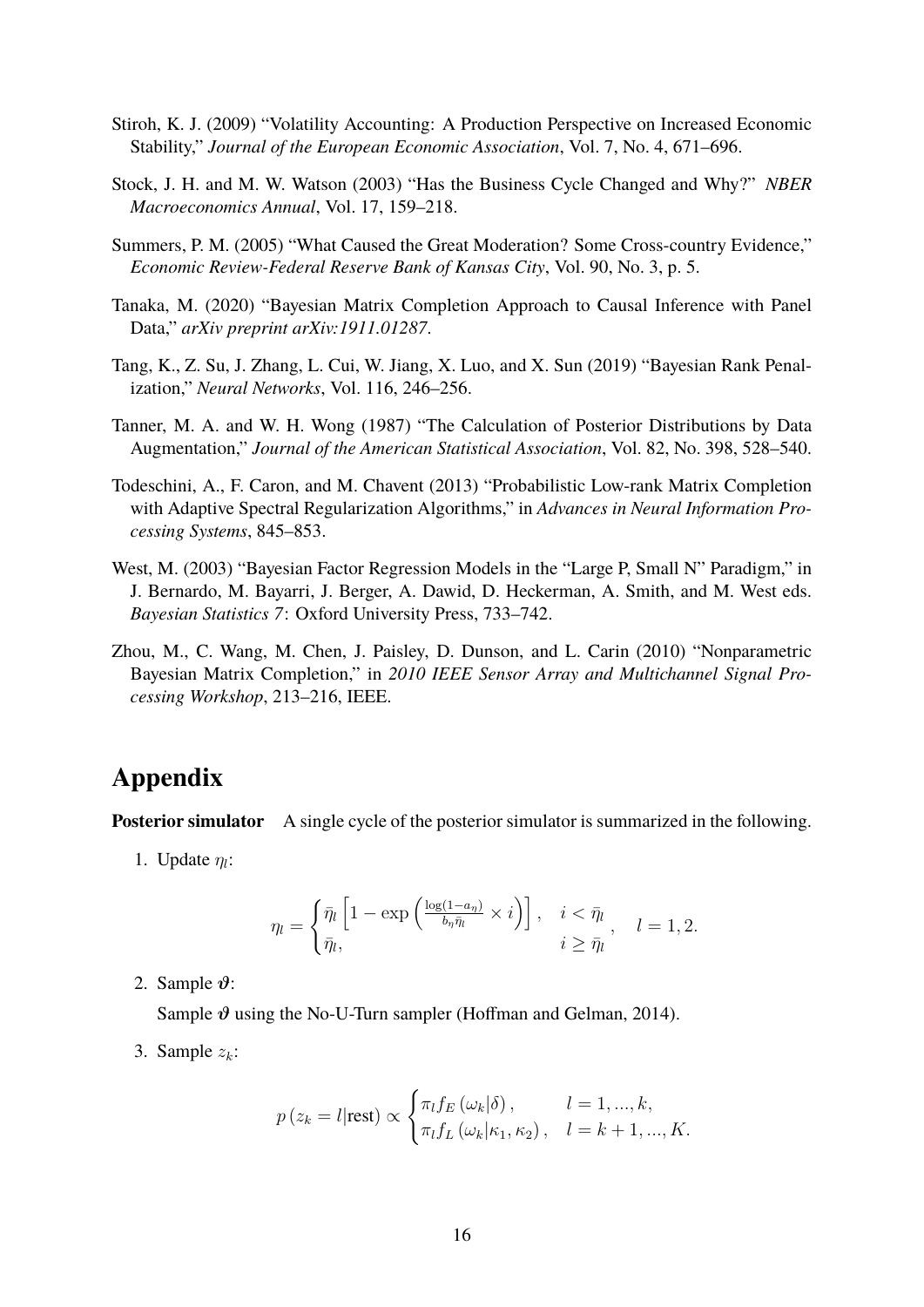4. Sample  $v_k$ :

$$
v_k
$$
|rest ~  $\mathcal{B}\left(1+\sum_{l=1}^K \mathbb{I}\left(z_l=k\right), \ \alpha+\sum_{l=1}^K \mathbb{I}\left(z_l>k\right)\right), \quad k=1,...,K-1.$ 

5. Sample  $\lambda_k$ :

$$
\lambda_k|\text{rest} \sim \mathbb{I}\left(z_k \leq k\right)\delta_{\infty} + \left(1 - \mathbb{I}\left(z_k \leq k\right)\right)\mathcal{G}\left(\kappa_1 + 1, \ \kappa_2 + \omega_k\right), \quad k = 1, ..., K.
$$

6. Sample  $\tau$ :

$$
\tau \vert \text{rest} \sim \mathcal{G}\left(\nu_1 + \frac{JT}{2}, \ \nu_2 + \frac{1}{2} \text{vec}\left(\boldsymbol{Y} - \boldsymbol{\Theta}\right)^{\top} \text{vec}\left(\boldsymbol{Y} - \boldsymbol{\Theta}\right)\right).
$$

7. Sample the missing elements of  $Y$  (if any):

$$
y_{j,t}|\text{rest} \sim \mathcal{N}(\theta_{j,t}, \tau^{-1}), \quad (j,t) \in \mathcal{I}_{miss}.
$$

**The gradient of**  $\log p(\theta|\text{rest})$  The gradient of the log approximate conditional posterior of  $\vartheta$  is computed as follows:

$$
\nabla_{\theta} \log p(\theta|\text{rest}) = \begin{pmatrix}\n\nabla_{\text{vec}(\Phi)} \log p(\theta|\text{rest}) \\
\nabla_{\text{vec}(\Phi)} \log p(\theta|\text{rest})\n\end{pmatrix},
$$
\n
$$
\nabla_{\text{vec}(\Phi)} \log p(\theta|\text{rest}) = -\tau \text{vec}(-\mathbf{Y}\mathbf{\Psi}\Omega + \mathbf{\Phi}\Omega\mathbf{\Psi}^{\top}\mathbf{\Psi}\Omega) - 4\eta_{1} \text{vec}(\mathbf{\Phi}\mathbf{\Phi}^{\top}\mathbf{\Phi} - \mathbf{\Phi}),
$$
\n
$$
\nabla_{\text{vec}(\Phi)} \log p(\theta|\text{rest}) = -\tau \text{vec}(-\mathbf{Y}^{\top}\mathbf{\Phi}\Omega + \mathbf{\Psi}\Omega\mathbf{\Phi}^{\top}\mathbf{\Phi}\Omega) - 4\eta_{1} \text{vec}(\mathbf{\Phi}\mathbf{\Phi}^{\top}\mathbf{\Phi} - \mathbf{\Phi}),
$$
\n
$$
\nabla_{\omega^{*}} \log p(\theta|\text{rest}) = -\tau \text{vec}(-\mathbf{Y}^{\top}\mathbf{\Phi}\Omega + \mathbf{\Psi}\Omega\mathbf{\Phi}^{\top}\mathbf{\Phi}\Omega) - 4\eta_{1} \text{vec}(\mathbf{\Psi}\mathbf{\Psi}^{\top}\mathbf{\Psi} - \mathbf{\Psi}),
$$
\n
$$
\nabla_{\omega^{*}} \log p(\theta|\text{rest}) = -\tau(-\mathbf{\Upsilon}^{\top}\text{vec}(\mathbf{Y}) + \mathbf{\Upsilon}^{\top}\mathbf{\Upsilon}\omega^{*}) - (\mathbf{C}^{-1})^{\top}\mathbf{\lambda} + \nabla_{\omega^{*}\rho}(\omega^{*}),
$$
\n
$$
\mathbf{\Upsilon} = (\text{vec}(\phi_{1}\psi_{1}^{\top}), ..., \text{vec}(\phi_{K}\psi_{K}^{\top}))\mathbf{C}^{-1},
$$
\n
$$
\nabla_{\omega^{*}\rho}(\omega^{*}) = (\nabla_{\omega_{1}^{*}\rho}(\omega_{1}^{*}), ..., \nabla_{\omega_{K}^{*}\rho}(\omega_{K}^{*}))^{\top},
$$
\n
$$
\nabla_{\omega_{k}^{*}\rho}(\omega_{k}^{*}) = \frac{\eta_{2}\exp(-\eta_{2}\omega_{k}^{*})}{1 + \exp(-\eta_{2
$$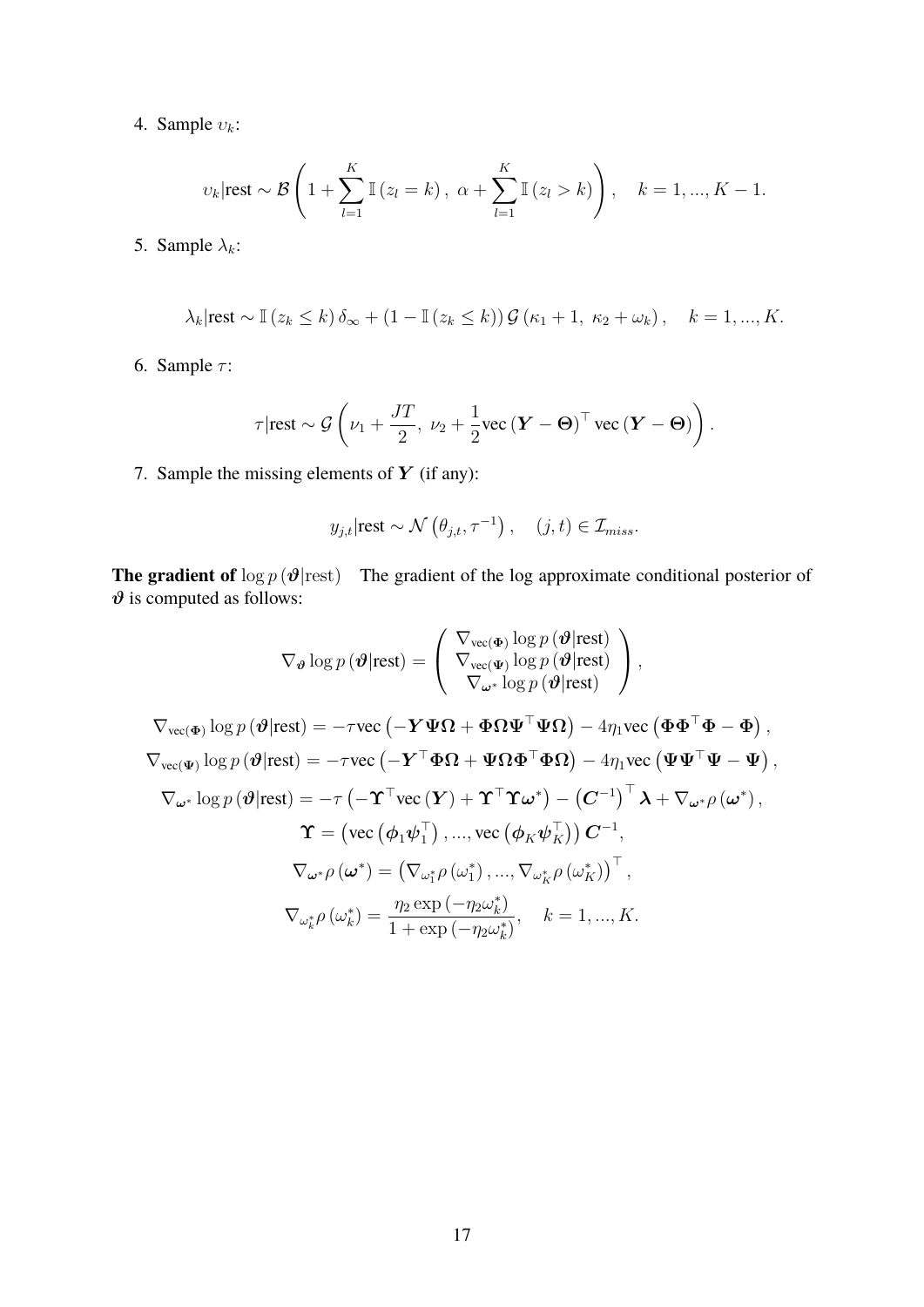| Prior          |                                                                                                                |              | $K^* = 12$                                               |                                                                                                                                                                                                                                                                                                       |                                                                          |                                                                                                                                                                                                                                                                                                                                                      | $K^*=7$                                                                                                            |                   |                                                                                             |                           |                                                                         | $K^*=3$            |       |
|----------------|----------------------------------------------------------------------------------------------------------------|--------------|----------------------------------------------------------|-------------------------------------------------------------------------------------------------------------------------------------------------------------------------------------------------------------------------------------------------------------------------------------------------------|--------------------------------------------------------------------------|------------------------------------------------------------------------------------------------------------------------------------------------------------------------------------------------------------------------------------------------------------------------------------------------------------------------------------------------------|--------------------------------------------------------------------------------------------------------------------|-------------------|---------------------------------------------------------------------------------------------|---------------------------|-------------------------------------------------------------------------|--------------------|-------|
|                |                                                                                                                | 3            |                                                          | $\mathbf 0$                                                                                                                                                                                                                                                                                           |                                                                          | З                                                                                                                                                                                                                                                                                                                                                    |                                                                                                                    | $\mathbf 0$       |                                                                                             | 3                         |                                                                         | $\mathbf 0$        |       |
|                |                                                                                                                | AE           | <b>SE</b>                                                | AE                                                                                                                                                                                                                                                                                                    | SE                                                                       | AE                                                                                                                                                                                                                                                                                                                                                   | SE                                                                                                                 | AE                | SE                                                                                          | AE                        | SE                                                                      | AE                 | SE    |
| Noninformative |                                                                                                                | 100.0        | 100.0                                                    | 100.0                                                                                                                                                                                                                                                                                                 | 100.0                                                                    | 100.0                                                                                                                                                                                                                                                                                                                                                | 100.0                                                                                                              | $\frac{100}{100}$ | 100.0                                                                                       | $\frac{0.001}{\sqrt{10}}$ | 100.0                                                                   | $\overline{100.0}$ | 100.0 |
| Exponential    | $\chi = 1$                                                                                                     | 102.2        |                                                          |                                                                                                                                                                                                                                                                                                       |                                                                          |                                                                                                                                                                                                                                                                                                                                                      |                                                                                                                    |                   |                                                                                             |                           |                                                                         |                    |       |
|                | $\chi=0.5$                                                                                                     | 100.9        |                                                          |                                                                                                                                                                                                                                                                                                       |                                                                          |                                                                                                                                                                                                                                                                                                                                                      |                                                                                                                    |                   |                                                                                             |                           |                                                                         |                    |       |
|                | $\chi=0.1$                                                                                                     | 99.7         | $35.5$<br>$35.5$<br>$35.5$<br>$35.5$<br>$35.5$<br>$35.5$ |                                                                                                                                                                                                                                                                                                       |                                                                          |                                                                                                                                                                                                                                                                                                                                                      |                                                                                                                    |                   | $\frac{38}{30}$<br>$\frac{38}{30}$<br>$\frac{38}{30}$<br>$\frac{38}{30}$<br>$\frac{38}{30}$ |                           | $\sqrt{\frac{3}{8}}$<br>$\frac{6}{8}$<br>$\frac{3}{8}$<br>$\frac{3}{8}$ |                    |       |
| Lomax          | $\mu_2 =$                                                                                                      |              |                                                          |                                                                                                                                                                                                                                                                                                       |                                                                          |                                                                                                                                                                                                                                                                                                                                                      |                                                                                                                    |                   |                                                                                             |                           |                                                                         |                    |       |
|                | $\mu_2 =$                                                                                                      | 96.2<br>98.6 |                                                          |                                                                                                                                                                                                                                                                                                       |                                                                          |                                                                                                                                                                                                                                                                                                                                                      |                                                                                                                    |                   |                                                                                             |                           |                                                                         |                    |       |
|                | $\mu_2=20$                                                                                                     | 99.9         |                                                          |                                                                                                                                                                                                                                                                                                       |                                                                          |                                                                                                                                                                                                                                                                                                                                                      |                                                                                                                    |                   |                                                                                             |                           | $\frac{8}{8}$<br>$\frac{8}{8}$<br>$\frac{6}{8}$<br>$\frac{14}{8}$       |                    |       |
| SSE            |                                                                                                                | 85.4         |                                                          |                                                                                                                                                                                                                                                                                                       |                                                                          |                                                                                                                                                                                                                                                                                                                                                      |                                                                                                                    |                   |                                                                                             |                           |                                                                         |                    |       |
| CSPE           | conservative                                                                                                   | 82.5         |                                                          |                                                                                                                                                                                                                                                                                                       |                                                                          |                                                                                                                                                                                                                                                                                                                                                      |                                                                                                                    |                   |                                                                                             |                           |                                                                         |                    |       |
|                | aggressive                                                                                                     | 79.7         | 59.6<br>53.0                                             | $\begin{array}{r} 9.9,0.0 \\ 9.0.0 \\ 100.0 \\ 100.0 \\ 9.0 \\ 100.0 \\ 100.0 \\ 100.0 \\ 100.0 \\ 9.0 \\ 9.0 \\ 100.0 \\ 100.0 \\ 100.0 \\ 100.0 \\ 100.0 \\ 100.0 \\ 100.0 \\ 100.0 \\ 100.0 \\ 100.0 \\ 100.0 \\ 100.0 \\ 100.0 \\ 100.0 \\ 100.0 \\ 100.0 \\ 100.0 \\ 100.0 \\ 100.0 \\ 100.0 \\$ | 9, 9, 9, 18, 9, 9, <mark>1,</mark> 19, 9, 9<br>8, 8, 8, 8, 8, 8, 8, 8, 9 | $\frac{1}{2}$<br>$\frac{1}{2}$<br>$\frac{1}{2}$<br>$\frac{1}{2}$<br>$\frac{1}{2}$<br>$\frac{1}{2}$<br>$\frac{1}{2}$<br>$\frac{1}{2}$<br>$\frac{1}{2}$<br>$\frac{1}{2}$<br>$\frac{1}{2}$<br>$\frac{1}{2}$<br>$\frac{1}{2}$<br>$\frac{1}{2}$<br>$\frac{1}{2}$<br>$\frac{1}{2}$<br>$\frac{1}{2}$<br>$\frac{1}{2}$<br>$\frac{1}{2}$<br>$\frac{1}{2}$<br> | $86.3$<br>$8.3$<br>$8.3$<br>$8.3$<br>$8.3$<br>$8.3$<br>$8.3$<br>$8.3$<br>$8.3$<br>$8.3$<br>$8.3$<br>$8.3$<br>$8.3$ |                   | 97.2<br>96.6                                                                                |                           | $\frac{75.2}{67.9}$                                                     | 963890933900933    |       |
|                | Note: SE denotes the median of the sum of the squared errors. AE denotes the median of the sum of the absolute |              |                                                          |                                                                                                                                                                                                                                                                                                       |                                                                          |                                                                                                                                                                                                                                                                                                                                                      |                                                                                                                    |                   |                                                                                             |                           |                                                                         |                    |       |
|                | errors. Reported values are norm                                                                               |              |                                                          |                                                                                                                                                                                                                                                                                                       |                                                                          |                                                                                                                                                                                                                                                                                                                                                      |                                                                                                                    |                   | nalized by the corresponding values for the noninformative prior.                           |                           |                                                                         |                    |       |

| とうちこうさく                               |
|---------------------------------------|
| י<br>י                                |
|                                       |
| n at Monta Carlo avnarimant<br>İ<br>i |
| l                                     |
| J<br>$\vdots$<br>------               |
| 32.12.20                              |
| ۱<br>i<br>l                           |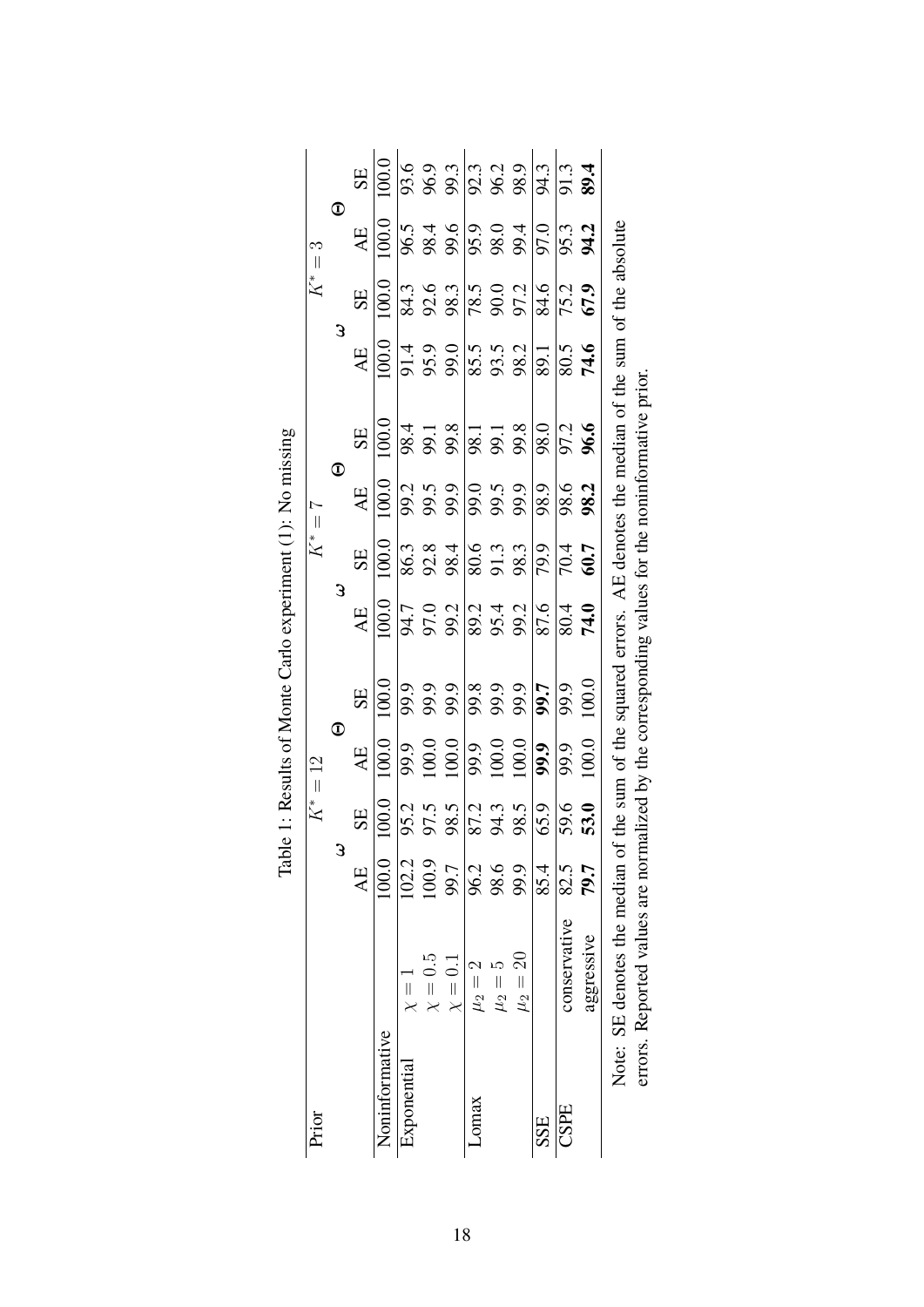| Prior          |                                                                                                                |             | $K^* = 12$                                                                                                |                       |                                                                                                                                                                                            |                                                                                                                                                                                                                           | $K^*=7$                        |                                                                                                                                                                                                                                                                                                                     |                                                                  |                    |                                                                                                                                                      | $K^* = 3$          |                                                                                                                                                                                                                                                                                                                       |
|----------------|----------------------------------------------------------------------------------------------------------------|-------------|-----------------------------------------------------------------------------------------------------------|-----------------------|--------------------------------------------------------------------------------------------------------------------------------------------------------------------------------------------|---------------------------------------------------------------------------------------------------------------------------------------------------------------------------------------------------------------------------|--------------------------------|---------------------------------------------------------------------------------------------------------------------------------------------------------------------------------------------------------------------------------------------------------------------------------------------------------------------|------------------------------------------------------------------|--------------------|------------------------------------------------------------------------------------------------------------------------------------------------------|--------------------|-----------------------------------------------------------------------------------------------------------------------------------------------------------------------------------------------------------------------------------------------------------------------------------------------------------------------|
|                |                                                                                                                | 3           |                                                                                                           | $\mathbf D$           |                                                                                                                                                                                            | 3                                                                                                                                                                                                                         |                                | $\overline{\mathbb{O}}$                                                                                                                                                                                                                                                                                             |                                                                  | 3                  |                                                                                                                                                      | $\mathbf 0$        |                                                                                                                                                                                                                                                                                                                       |
|                |                                                                                                                | AE          | SE                                                                                                        | AE                    | SE                                                                                                                                                                                         | AE                                                                                                                                                                                                                        | SE                             | AE                                                                                                                                                                                                                                                                                                                  | SE                                                               | AE                 | SE                                                                                                                                                   | AE                 | SE                                                                                                                                                                                                                                                                                                                    |
| Noninformative |                                                                                                                | 100.0       | 100.0                                                                                                     | $\overline{100.0}$    | $\overline{100.0}$                                                                                                                                                                         | $\overline{100.0}$                                                                                                                                                                                                        | 100.0                          | $\frac{1}{100}$                                                                                                                                                                                                                                                                                                     | 100.0                                                            | $\overline{100.0}$ | 100.0                                                                                                                                                | $\overline{100.0}$ | 100.0                                                                                                                                                                                                                                                                                                                 |
| Exponential    | $\frac{1}{\chi}$                                                                                               | 99.5        |                                                                                                           |                       |                                                                                                                                                                                            |                                                                                                                                                                                                                           |                                |                                                                                                                                                                                                                                                                                                                     |                                                                  |                    |                                                                                                                                                      |                    |                                                                                                                                                                                                                                                                                                                       |
|                | $\chi=0.5$                                                                                                     | 99.0        |                                                                                                           |                       |                                                                                                                                                                                            |                                                                                                                                                                                                                           |                                |                                                                                                                                                                                                                                                                                                                     |                                                                  |                    |                                                                                                                                                      |                    |                                                                                                                                                                                                                                                                                                                       |
|                | $\chi=0.1$                                                                                                     | 100.1       | $\frac{17}{91.38}$<br>$\frac{38.3}{91.38}$<br>$\frac{1}{81.48}$<br>$\frac{1}{81.48}$<br>$\frac{1}{81.58}$ |                       |                                                                                                                                                                                            |                                                                                                                                                                                                                           |                                |                                                                                                                                                                                                                                                                                                                     |                                                                  |                    |                                                                                                                                                      |                    | $9.5$ $\frac{6}{3}$ $\frac{6}{3}$ $\frac{1}{3}$ $\frac{1}{3}$ $\frac{1}{3}$ $\frac{1}{3}$ $\frac{1}{3}$ $\frac{1}{3}$ $\frac{1}{3}$ $\frac{1}{3}$ $\frac{1}{3}$ $\frac{1}{3}$ $\frac{1}{3}$ $\frac{1}{3}$ $\frac{1}{3}$ $\frac{1}{3}$ $\frac{1}{3}$ $\frac{1}{3}$ $\frac{1}{3}$ $\frac{1}{3}$ $\frac{1}{3}$ $\frac{1$ |
| Lomax          | $\mu_2 =$                                                                                                      | 95.1        |                                                                                                           |                       |                                                                                                                                                                                            |                                                                                                                                                                                                                           |                                |                                                                                                                                                                                                                                                                                                                     |                                                                  |                    |                                                                                                                                                      |                    |                                                                                                                                                                                                                                                                                                                       |
|                | $\mu_2 =$                                                                                                      | 97.6        |                                                                                                           |                       |                                                                                                                                                                                            |                                                                                                                                                                                                                           |                                |                                                                                                                                                                                                                                                                                                                     |                                                                  |                    |                                                                                                                                                      |                    |                                                                                                                                                                                                                                                                                                                       |
|                | $\mu_2=20$                                                                                                     | 99.8        |                                                                                                           |                       |                                                                                                                                                                                            |                                                                                                                                                                                                                           |                                |                                                                                                                                                                                                                                                                                                                     |                                                                  |                    |                                                                                                                                                      |                    |                                                                                                                                                                                                                                                                                                                       |
| SSE            |                                                                                                                | 83.7        |                                                                                                           |                       |                                                                                                                                                                                            |                                                                                                                                                                                                                           |                                |                                                                                                                                                                                                                                                                                                                     |                                                                  |                    |                                                                                                                                                      |                    |                                                                                                                                                                                                                                                                                                                       |
| CSPE           | conservative                                                                                                   | 81.3        |                                                                                                           |                       |                                                                                                                                                                                            |                                                                                                                                                                                                                           |                                |                                                                                                                                                                                                                                                                                                                     |                                                                  |                    |                                                                                                                                                      |                    |                                                                                                                                                                                                                                                                                                                       |
|                | aggressive                                                                                                     | <b>T.er</b> | 56.6<br>52.1                                                                                              | $\frac{100.0}{100.2}$ | $\begin{array}{c c}\n 10000 \\  99.9 \\  1000 \\  \hline\n 1000 \\  \hline\n 1000 \\  \hline\n 1000 \\  \hline\n 1000 \\  \hline\n 1001 \\  \hline\n 1001 \\  \hline\n 1001\n \end{array}$ | $\frac{6}{9}$<br>$\frac{6}{9}$<br>$\frac{6}{9}$<br>$\frac{6}{9}$<br>$\frac{6}{9}$<br>$\frac{6}{9}$<br>$\frac{6}{9}$<br>$\frac{6}{9}$<br>$\frac{6}{9}$<br>$\frac{6}{9}$<br>$\frac{6}{9}$<br>$\frac{6}{9}$<br>$\frac{6}{9}$ | 86.1<br>83.8 8 7 3 7 7 8 8 8 9 | $\frac{1}{2}$ $\frac{6}{3}$ $\frac{6}{3}$ $\frac{6}{3}$ $\frac{1}{3}$ $\frac{6}{3}$ $\frac{6}{3}$ $\frac{1}{3}$ $\frac{6}{3}$ $\frac{6}{3}$ $\frac{6}{3}$ $\frac{6}{3}$ $\frac{6}{3}$ $\frac{6}{3}$ $\frac{6}{3}$ $\frac{6}{3}$ $\frac{6}{3}$ $\frac{6}{3}$ $\frac{6}{3}$ $\frac{6}{3}$ $\frac{1}{3}$ $\frac{1}{2}$ |                                                                  |                    | $\frac{19}{83}$<br>$\frac{11}{83}$<br>$\frac{11}{83}$<br>$\frac{11}{83}$<br>$\frac{11}{83}$<br>$\frac{11}{83}$<br>$\frac{11}{83}$<br>$\frac{11}{83}$ | 9.59999999999777   |                                                                                                                                                                                                                                                                                                                       |
|                | Note: SE denotes the median of the sum of the squared errors. AE denotes the median of the sum of the absolute |             |                                                                                                           |                       |                                                                                                                                                                                            |                                                                                                                                                                                                                           |                                |                                                                                                                                                                                                                                                                                                                     |                                                                  |                    |                                                                                                                                                      |                    |                                                                                                                                                                                                                                                                                                                       |
|                | errors. Reported values are norm                                                                               |             |                                                                                                           |                       |                                                                                                                                                                                            |                                                                                                                                                                                                                           |                                |                                                                                                                                                                                                                                                                                                                     | nalized by the corresponding values for the noninformative prior |                    |                                                                                                                                                      |                    |                                                                                                                                                                                                                                                                                                                       |

| くちょう こうかい<br>ξ<br>ï<br>$\tilde{I}$             |
|------------------------------------------------|
| nontal lorlo avnarmar<br>ׇׇ֠֕֡<br>$\mathbf{I}$ |
| <br> <br> <br> <br>;<br>-<br>ม<br>-<br>j<br>Ę  |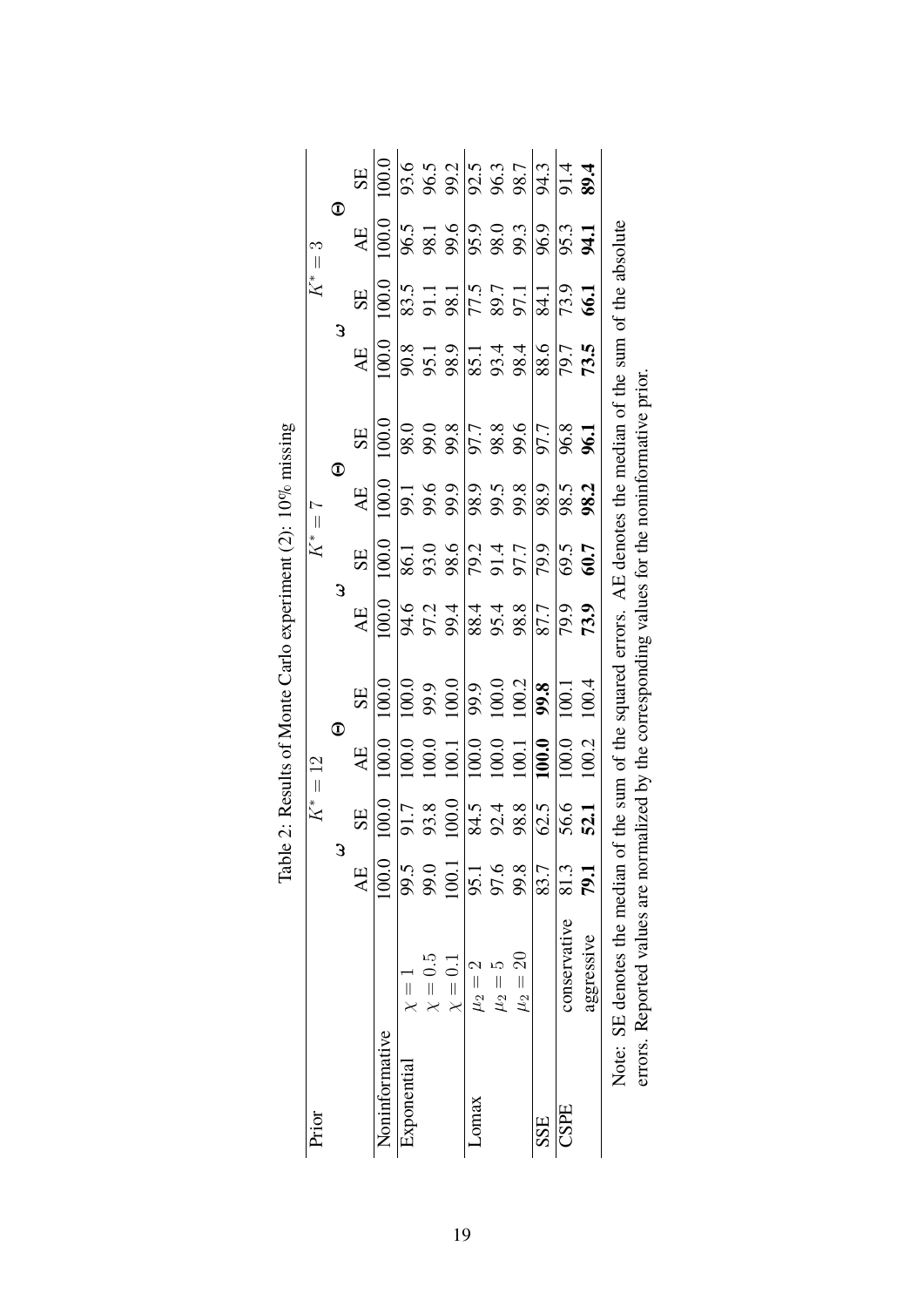| Prior          |                                                                                                                |           | $K^* = 12$        |                                              |                                                                                                                |                                                                                                                                        | $K^*=7$                                          |                                                                                                                                                                                                                                                                                      |                                                                                                                                                       |                                                                   | $K^* = 3$                                                                          |                   |                                                                                                                                                                                                                                                                                              |
|----------------|----------------------------------------------------------------------------------------------------------------|-----------|-------------------|----------------------------------------------|----------------------------------------------------------------------------------------------------------------|----------------------------------------------------------------------------------------------------------------------------------------|--------------------------------------------------|--------------------------------------------------------------------------------------------------------------------------------------------------------------------------------------------------------------------------------------------------------------------------------------|-------------------------------------------------------------------------------------------------------------------------------------------------------|-------------------------------------------------------------------|------------------------------------------------------------------------------------|-------------------|----------------------------------------------------------------------------------------------------------------------------------------------------------------------------------------------------------------------------------------------------------------------------------------------|
|                |                                                                                                                |           | 3                 | $\mathbf 0$                                  |                                                                                                                | 3                                                                                                                                      |                                                  | $\mathbf 0$                                                                                                                                                                                                                                                                          |                                                                                                                                                       | 3                                                                 |                                                                                    | $\bm{\mathbb{O}}$ |                                                                                                                                                                                                                                                                                              |
|                |                                                                                                                | <b>AE</b> | <b>SE</b>         | AE                                           | SE                                                                                                             | AE                                                                                                                                     | SE                                               | AE                                                                                                                                                                                                                                                                                   | SE                                                                                                                                                    | AE                                                                | SE                                                                                 | AE                | SE                                                                                                                                                                                                                                                                                           |
| Noninformative |                                                                                                                | 100.0     | 100.0             | 100.0                                        | 100.0                                                                                                          | 100.0                                                                                                                                  | 100.0                                            | 100.0                                                                                                                                                                                                                                                                                | 100.0                                                                                                                                                 | 100.0                                                             | 100.0                                                                              | 100.0             | 100.0                                                                                                                                                                                                                                                                                        |
| Exponential    | $\frac{1}{x}$                                                                                                  | 552.2     | 8.520<br>$\omega$ |                                              |                                                                                                                |                                                                                                                                        |                                                  |                                                                                                                                                                                                                                                                                      |                                                                                                                                                       |                                                                   |                                                                                    |                   |                                                                                                                                                                                                                                                                                              |
|                | $\chi=0.5$                                                                                                     | 399.0     |                   |                                              |                                                                                                                |                                                                                                                                        |                                                  |                                                                                                                                                                                                                                                                                      |                                                                                                                                                       |                                                                   |                                                                                    |                   |                                                                                                                                                                                                                                                                                              |
|                | $\chi=0.1$                                                                                                     | 110.5     | 1577.4<br>130.2   | 99.2<br>97.9<br>98.8<br>99.2<br>98.4<br>98.9 | $\frac{17}{90}$<br>$\frac{36}{90}$<br>$\frac{36}{90}$<br>$\frac{36}{90}$<br>$\frac{36}{90}$<br>$\frac{36}{90}$ | $\begin{array}{c c}\n 2114 \\  \hline\n 158.5 \\  \hline\n 96.5 \\  \hline\n 141.8 \\  \hline\n 102.4 \\  \hline\n 79.6\n \end{array}$ | 660.5<br>304.5<br>94.8<br>269.3<br>107.7<br>67.4 |                                                                                                                                                                                                                                                                                      | $\frac{8}{9}$<br>$\frac{3}{8}$<br>$\frac{3}{9}$<br>$\frac{3}{8}$<br>$\frac{3}{8}$<br>$\frac{3}{8}$<br>$\frac{3}{8}$<br>$\frac{3}{8}$<br>$\frac{3}{8}$ | $\frac{14.5}{71.6}$<br>$\frac{13.3}{71.3}$<br>$\frac{13.3}{71.2}$ | $\frac{184.1}{73.0}$<br>73.0<br>$\frac{89.1}{47.1}$<br>57.1<br>$\frac{85.1}{73.2}$ |                   | $\frac{1}{88}$<br>$\frac{1}{88}$<br>$\frac{1}{88}$<br>$\frac{1}{88}$<br>$\frac{1}{88}$<br>$\frac{1}{88}$<br>$\frac{1}{88}$<br>$\frac{1}{88}$<br>$\frac{1}{88}$<br>$\frac{1}{88}$<br>$\frac{1}{88}$<br>$\frac{1}{88}$<br>$\frac{1}{88}$<br>$\frac{1}{88}$<br>$\frac{1}{88}$<br>$\frac{1}{88}$ |
| <b>Lomax</b>   | $\mu_2=2$                                                                                                      | 403.2     | .660.0            |                                              |                                                                                                                |                                                                                                                                        |                                                  |                                                                                                                                                                                                                                                                                      |                                                                                                                                                       |                                                                   |                                                                                    |                   |                                                                                                                                                                                                                                                                                              |
|                | $\mu_2 =$                                                                                                      | 254.4     | 626.8             |                                              |                                                                                                                |                                                                                                                                        |                                                  |                                                                                                                                                                                                                                                                                      |                                                                                                                                                       |                                                                   |                                                                                    |                   |                                                                                                                                                                                                                                                                                              |
|                | $\mu_2=20$                                                                                                     | 117.8     | 160.6             |                                              |                                                                                                                |                                                                                                                                        |                                                  |                                                                                                                                                                                                                                                                                      |                                                                                                                                                       |                                                                   |                                                                                    |                   |                                                                                                                                                                                                                                                                                              |
| SSE            |                                                                                                                | 152.2     | 247.9             | 96.5                                         |                                                                                                                |                                                                                                                                        |                                                  |                                                                                                                                                                                                                                                                                      |                                                                                                                                                       |                                                                   |                                                                                    |                   |                                                                                                                                                                                                                                                                                              |
| CSPE           | conservative 311.3                                                                                             |           | 908.2             |                                              | 89.6                                                                                                           | 102.3                                                                                                                                  | 128.0                                            |                                                                                                                                                                                                                                                                                      |                                                                                                                                                       |                                                                   |                                                                                    |                   |                                                                                                                                                                                                                                                                                              |
|                | aggressive                                                                                                     | 368.5     | 265.7             | 96.3<br>96.7                                 | 89.3                                                                                                           | 118.0                                                                                                                                  | 182.8                                            | $\begin{array}{l} 6.676 & 0.676 \\ 0.676 & 0.676 \\ 0.676 & 0.676 \\ 0.676 & 0.676 \\ 0.676 & 0.676 \\ 0.676 & 0.676 \\ 0.676 & 0.676 \\ 0.676 & 0.676 \\ 0.676 & 0.676 \\ 0.676 & 0.676 \\ 0.676 & 0.676 \\ 0.676 & 0.676 \\ 0.676 & 0.676 \\ 0.676 & 0.676 \\ 0.676 & 0.676 \\ 0.$ | 87.9                                                                                                                                                  | 51.3<br>45.1                                                      | $\frac{40.1}{36.8}$                                                                |                   |                                                                                                                                                                                                                                                                                              |
|                | Note: SE denotes the median of the sum of the squared errors. AE denotes the median of the sum of the absolute |           |                   |                                              |                                                                                                                |                                                                                                                                        |                                                  |                                                                                                                                                                                                                                                                                      |                                                                                                                                                       |                                                                   |                                                                                    |                   |                                                                                                                                                                                                                                                                                              |
|                | errors. Reported values are normalized by the corresponding values for the noninformative prior.               |           |                   |                                              |                                                                                                                |                                                                                                                                        |                                                  |                                                                                                                                                                                                                                                                                      |                                                                                                                                                       |                                                                   |                                                                                    |                   |                                                                                                                                                                                                                                                                                              |

| ביני ביני על<br>.00                                                    |
|------------------------------------------------------------------------|
|                                                                        |
|                                                                        |
|                                                                        |
| lueuu ueuxe olus. I<br>ׇ֠<br>֧֧֚֚֚֚֚֚֚֚֚֚֚֚֚֚֚֚֚֚֚֚֚֚֚֚֚֚֚֚֚֚֚֚֬֡֡֡֡֡֝ |
| $\frac{1}{2}$<br>l                                                     |
| $\vdots$<br>$\frac{1}{\sqrt{2}}$<br>;                                  |
| ij                                                                     |
| Ē                                                                      |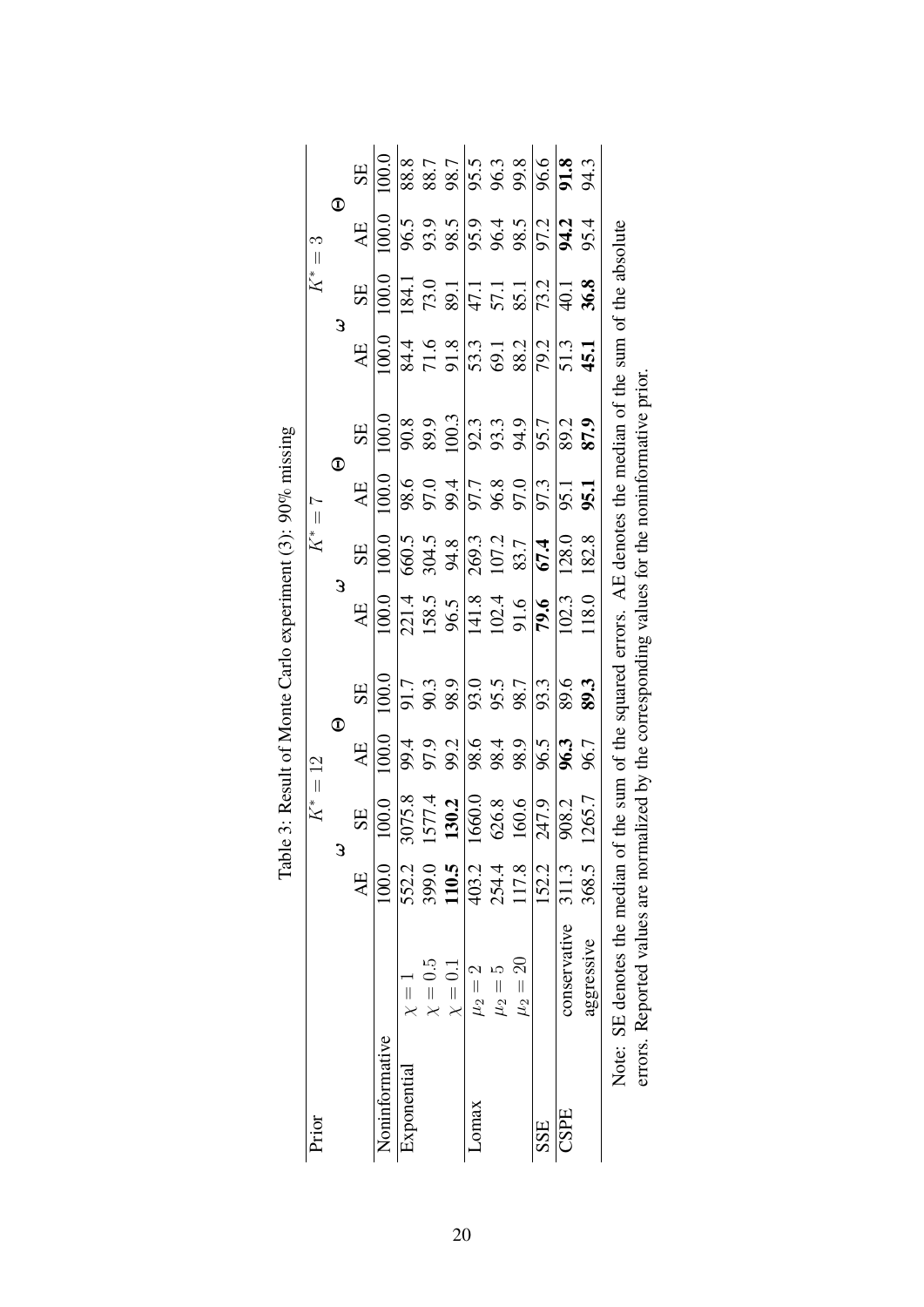|                 |                                                                 |      | No missing |      |      | $10\%$ missing |      |      | $90\%$ missing |      |
|-----------------|-----------------------------------------------------------------|------|------------|------|------|----------------|------|------|----------------|------|
| $K^*$           |                                                                 | 12   | 7          | 3    | 12   |                | 3    | 12   |                | 3    |
| Noninformative  |                                                                 | 45.5 | 54.6       | 61.9 | 46.4 | 56.1           | 63.8 | 73.4 | 70.0           | 68.1 |
| Exponential     | $\chi=1$                                                        | 48.4 | 56.3       | 59.6 | 48.2 | 54.8           | 82.0 | 50.5 | 50.7           | 49.4 |
|                 | $\chi=0.5$                                                      | 48.1 | 54.0       | 61.4 | 50.0 | 55.7           | 64.7 | 48.7 | 49.0           | 54.1 |
|                 | $\chi=0.1$                                                      | 48.8 | 56.1       | 64.4 | 48.3 | 55.6           | 62.7 | 73.2 | 70.8           | 69.8 |
| Lomax           | $\mu_2 = 2$                                                     | 48.5 | 53.7       | 61.2 | 48.3 | 55.4           | 61.8 | 49.6 | 50.2           | 51.1 |
|                 | $\mu_2 = 5$                                                     | 47.1 | 54.7       | 61.9 | 48.5 | 54.7           | 61.4 | 53.9 | 55.1           | 59.4 |
|                 | $\mu_2 = 20$                                                    | 48.3 | 56.0       | 64.6 | 48.3 | 54.6           | 60.8 | 68.8 | 68.2           | 67.3 |
| <b>SSE</b>      |                                                                 | 51.5 | 57.7       | 60.4 | 50.8 | 54.3           | 61.9 | 59.7 | 59.5           | 63.8 |
| <b>CSPE</b>     | conservative                                                    | 52.0 | 56.8       | 62.8 | 52.6 | 56.5           | 61.3 | 55.0 | 56.8           | 57.0 |
|                 | aggressive                                                      | 52.7 | 59.3       | 63.2 | 54.5 | 58.8           | 62.6 | 55.5 | 58.2           | 59.7 |
| $N$ ote $\cdot$ | Numbers indicate the mean computation time per 1 000 iterations |      |            |      |      |                |      |      |                |      |

Table 4: Computation time

Note: Numbers indicate the mean computation time per 1,000 iterations measured in seconds.

0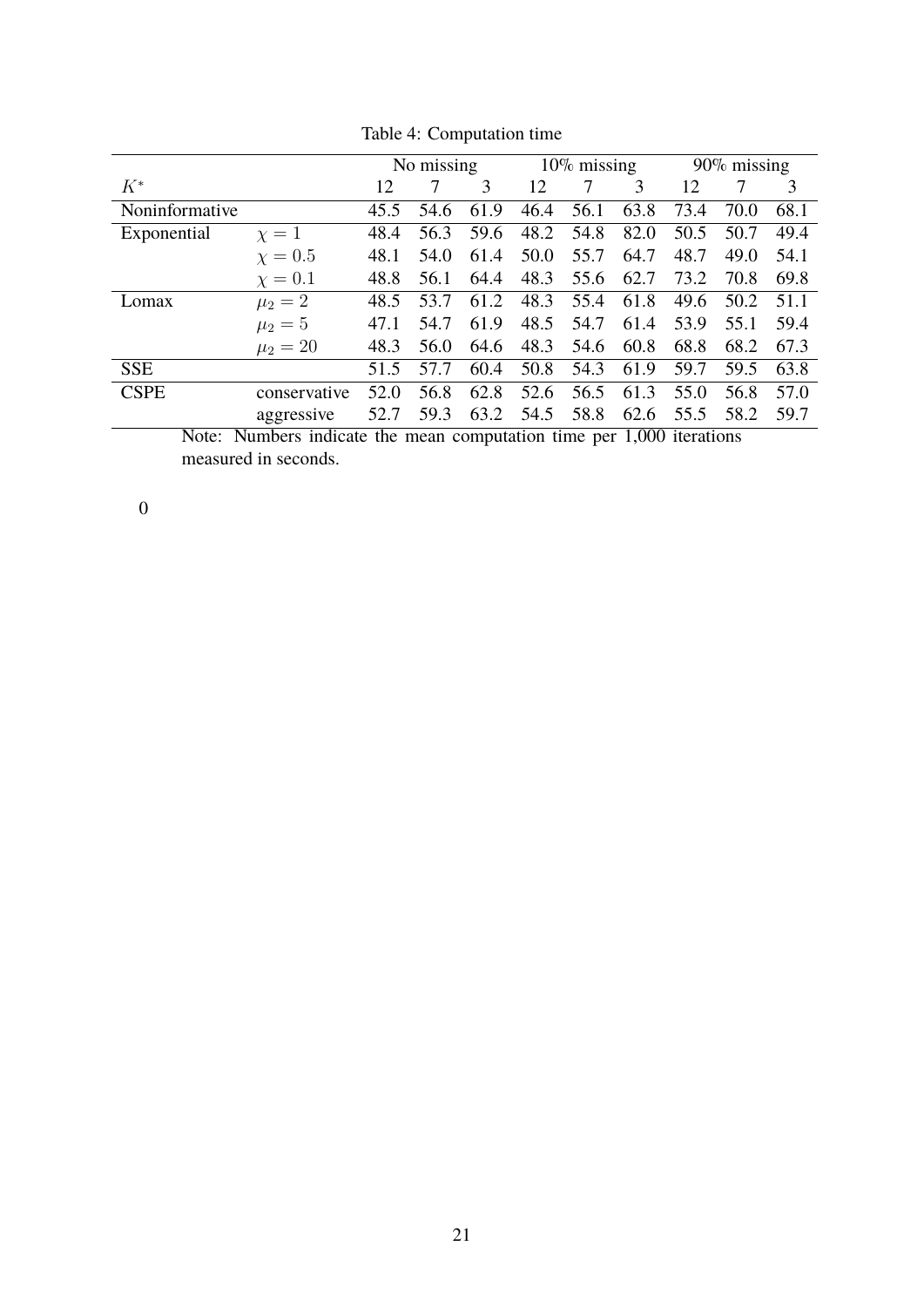

Figure 1: PDFs of the spike and slab parts of the CSPE prior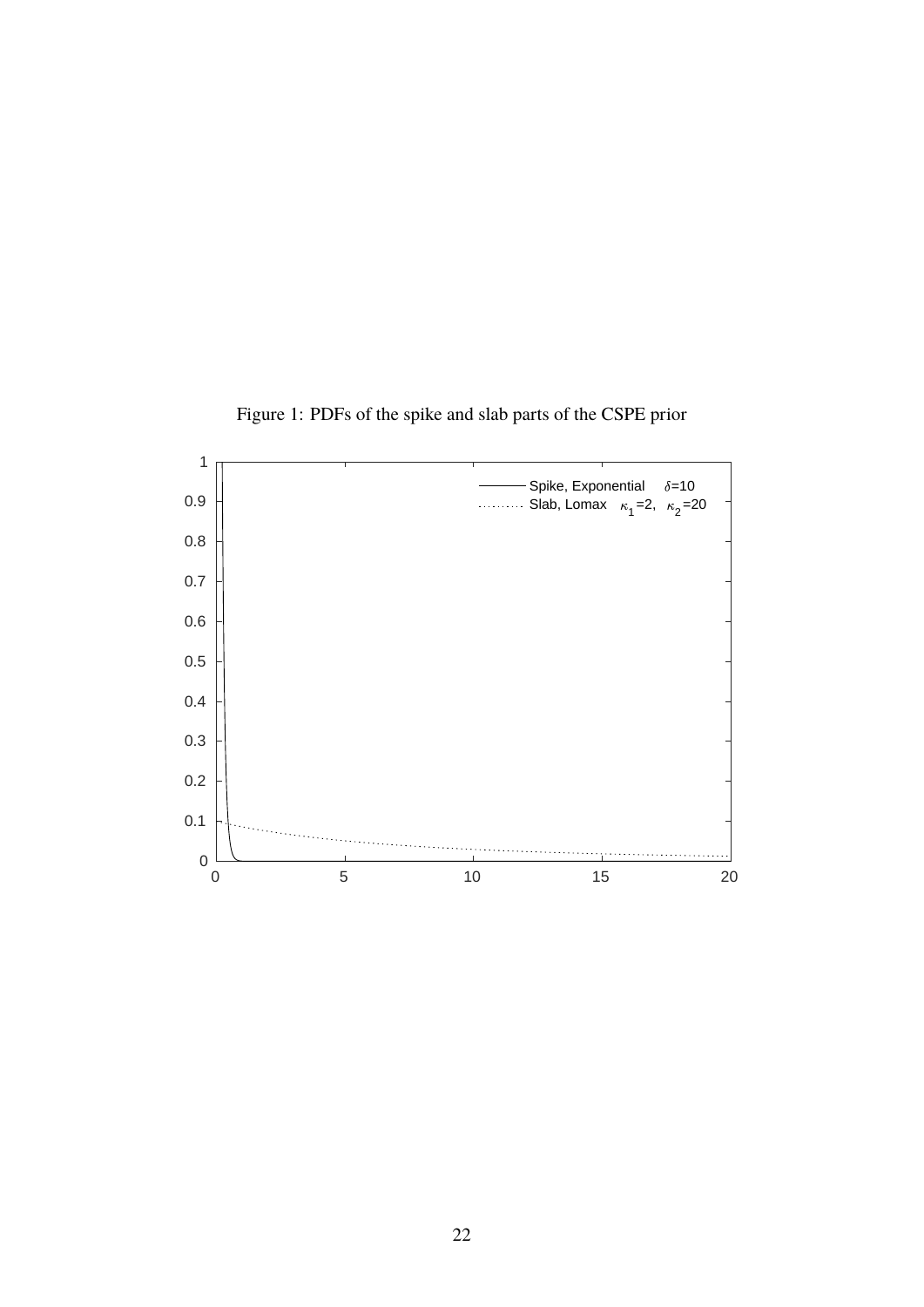Figure 2: Prior means of the weights on the spike and slab parts of the CSPE prior



Note:  $K = 14$ . For conservative and aggressive cases,  $\alpha$  is chosen such that the probability of the  $K - 1$ th singular value being insignificant is 0.5 or 0.9, respectively.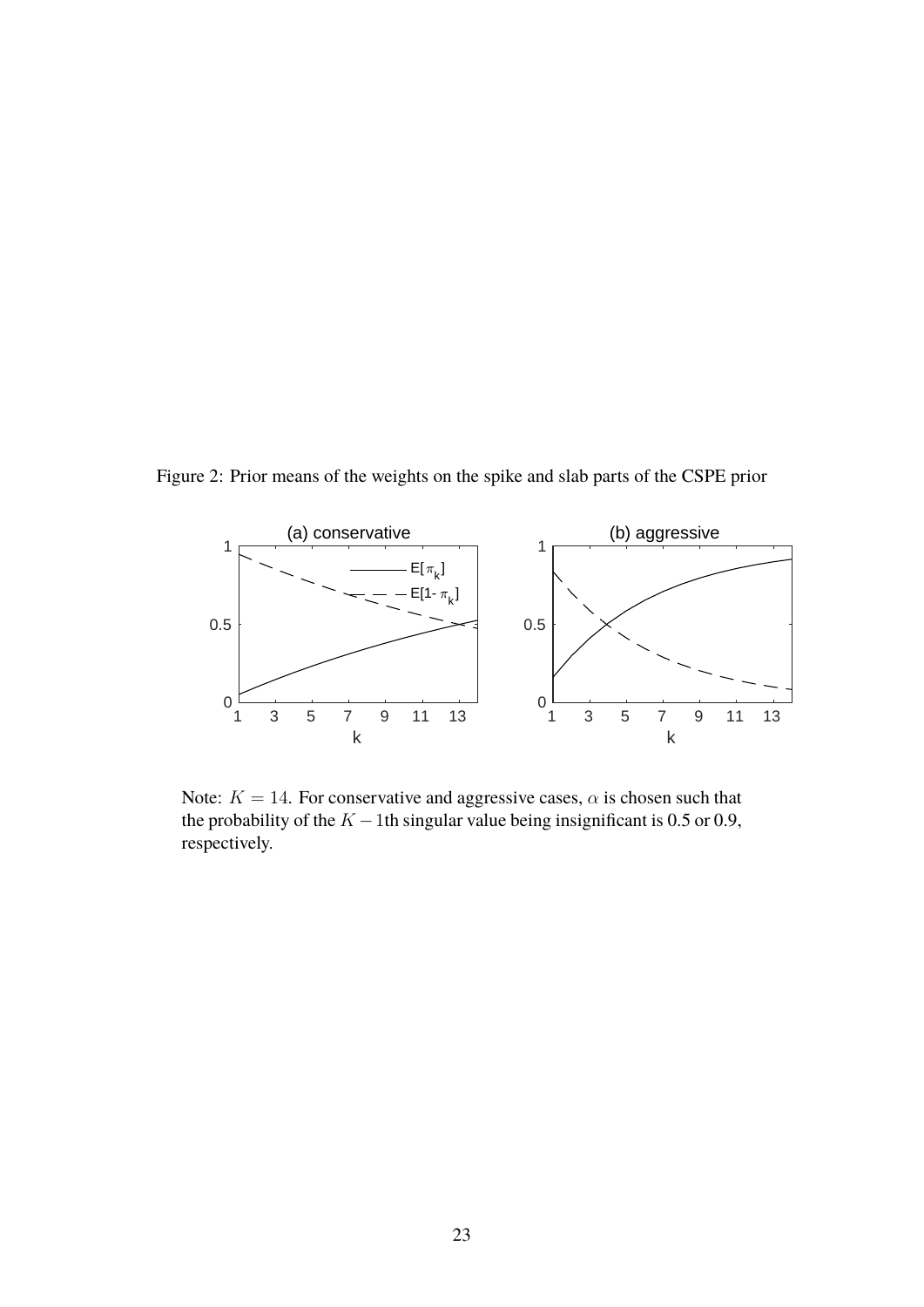Figure 3: PDFs of the exponential and Lomax priors

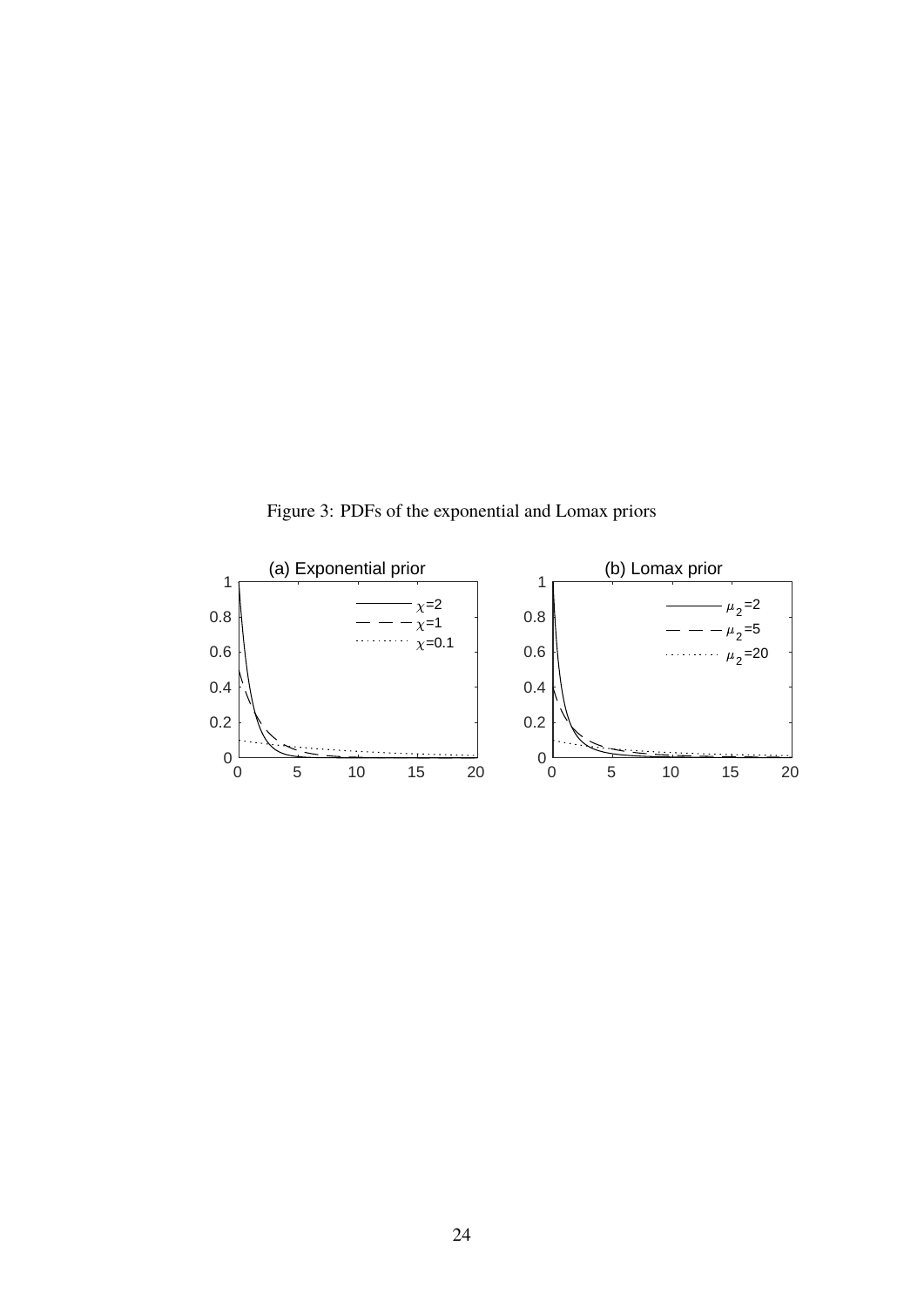

Figure 4: Sum of the absolute errors of  $\omega$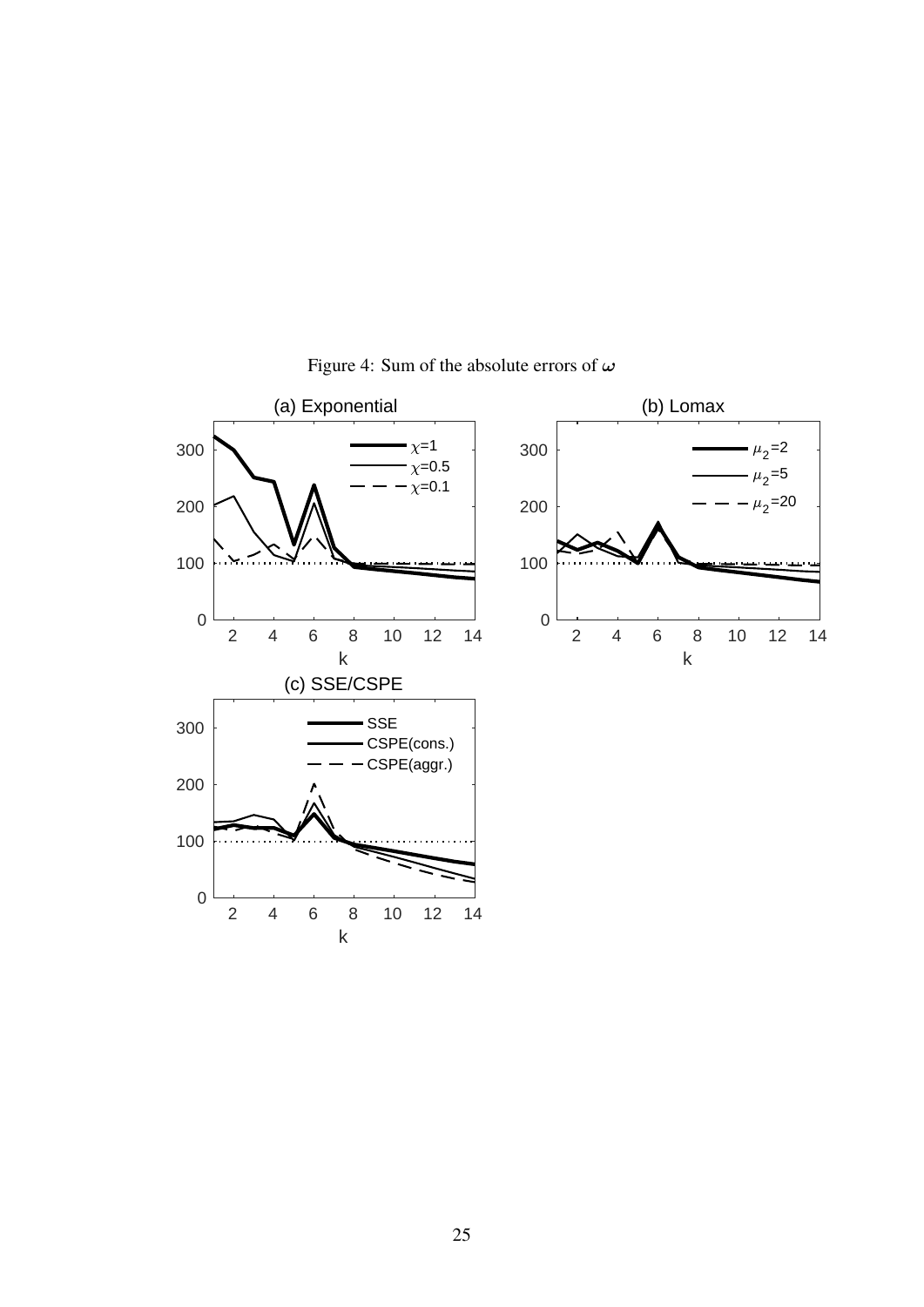

Figure 5: Aggregate industrial production growth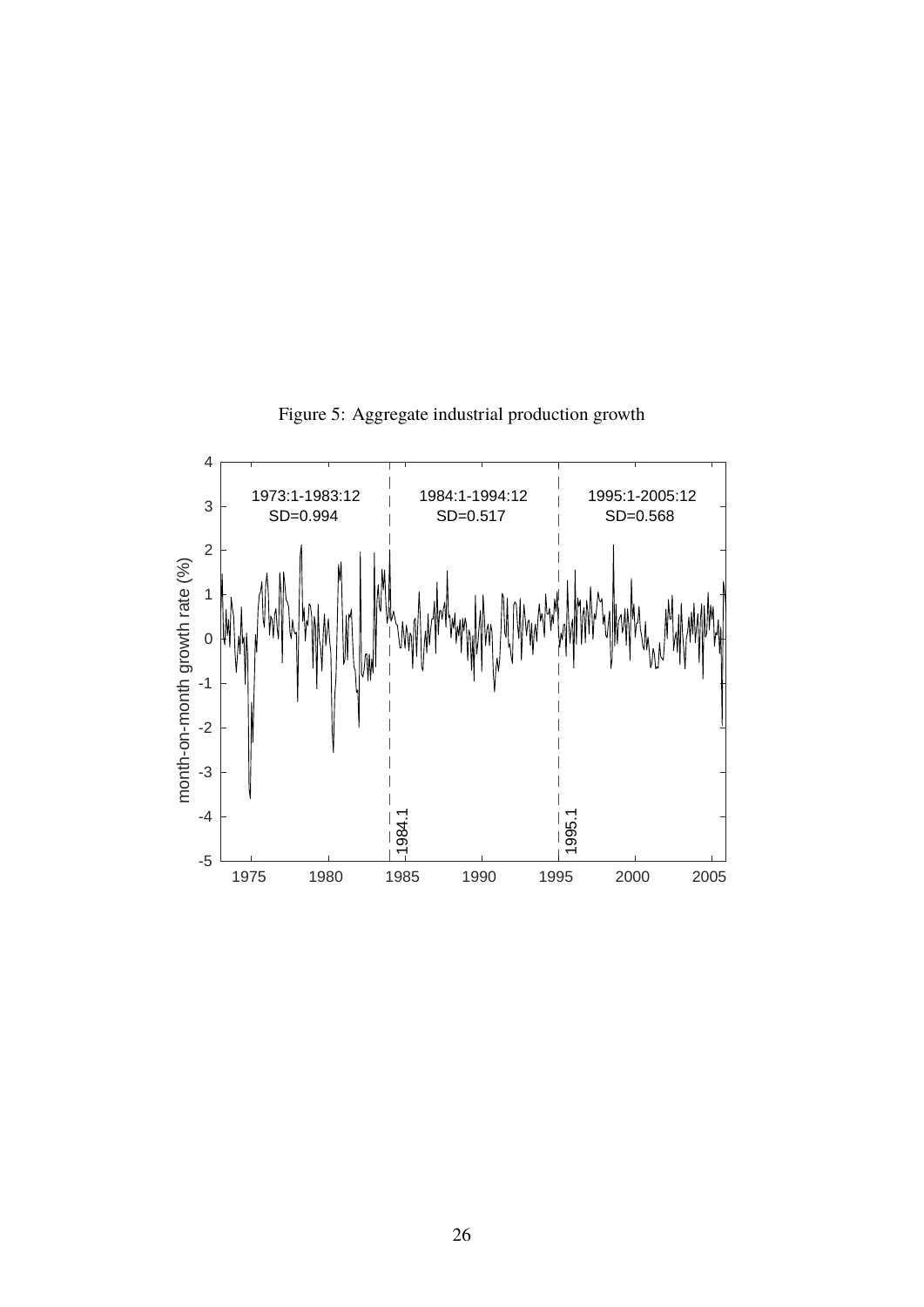Figure 6: Volatility of sectoral industrial production growth

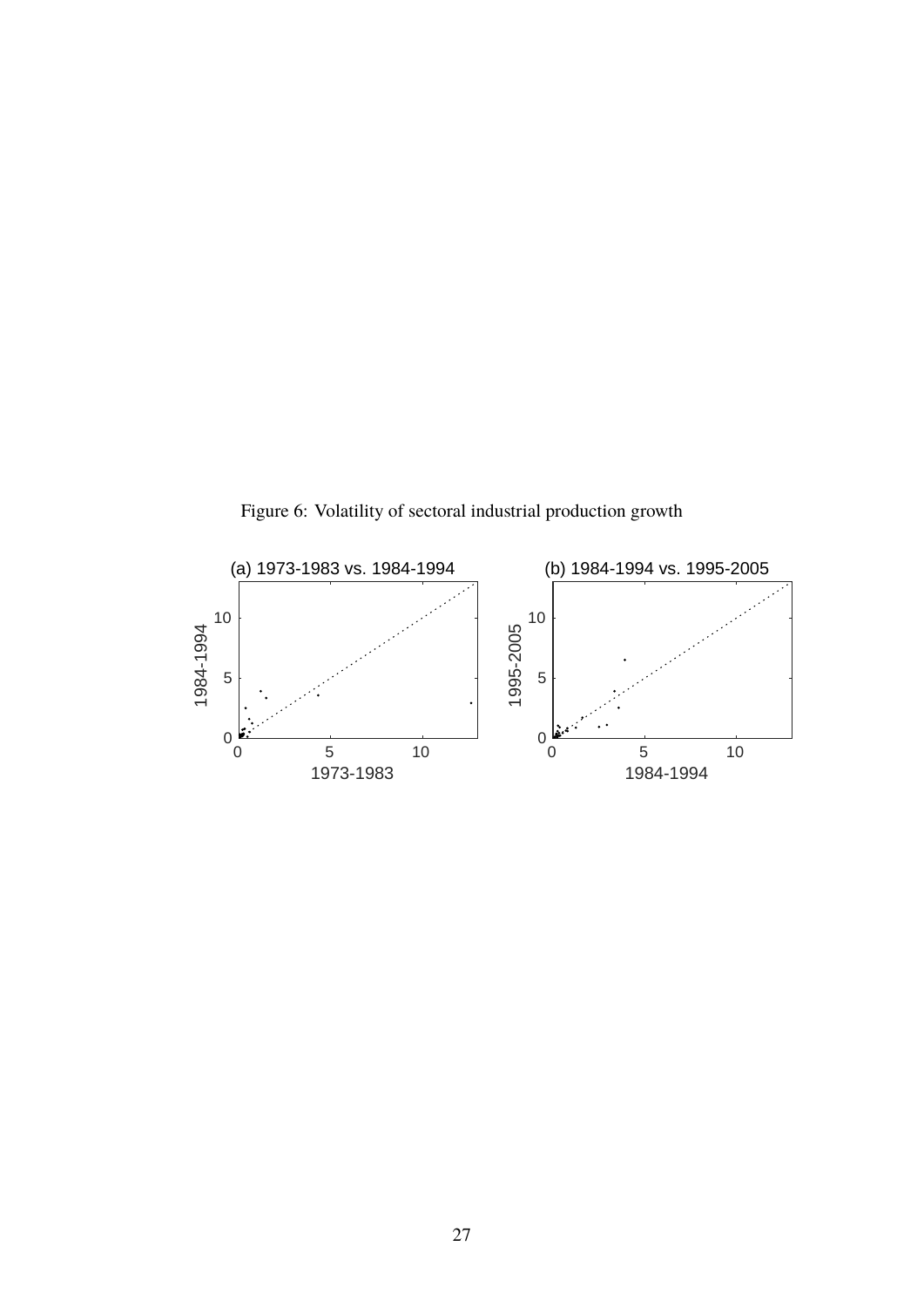

Figure 7: Posterior estimates of  $\omega$ 

Note: Solid, dashed, and dotted lines indicate posterior mean estimates. The same lines are plotted in the three panels. The shaded areas indicate the 95% credible sets for each period.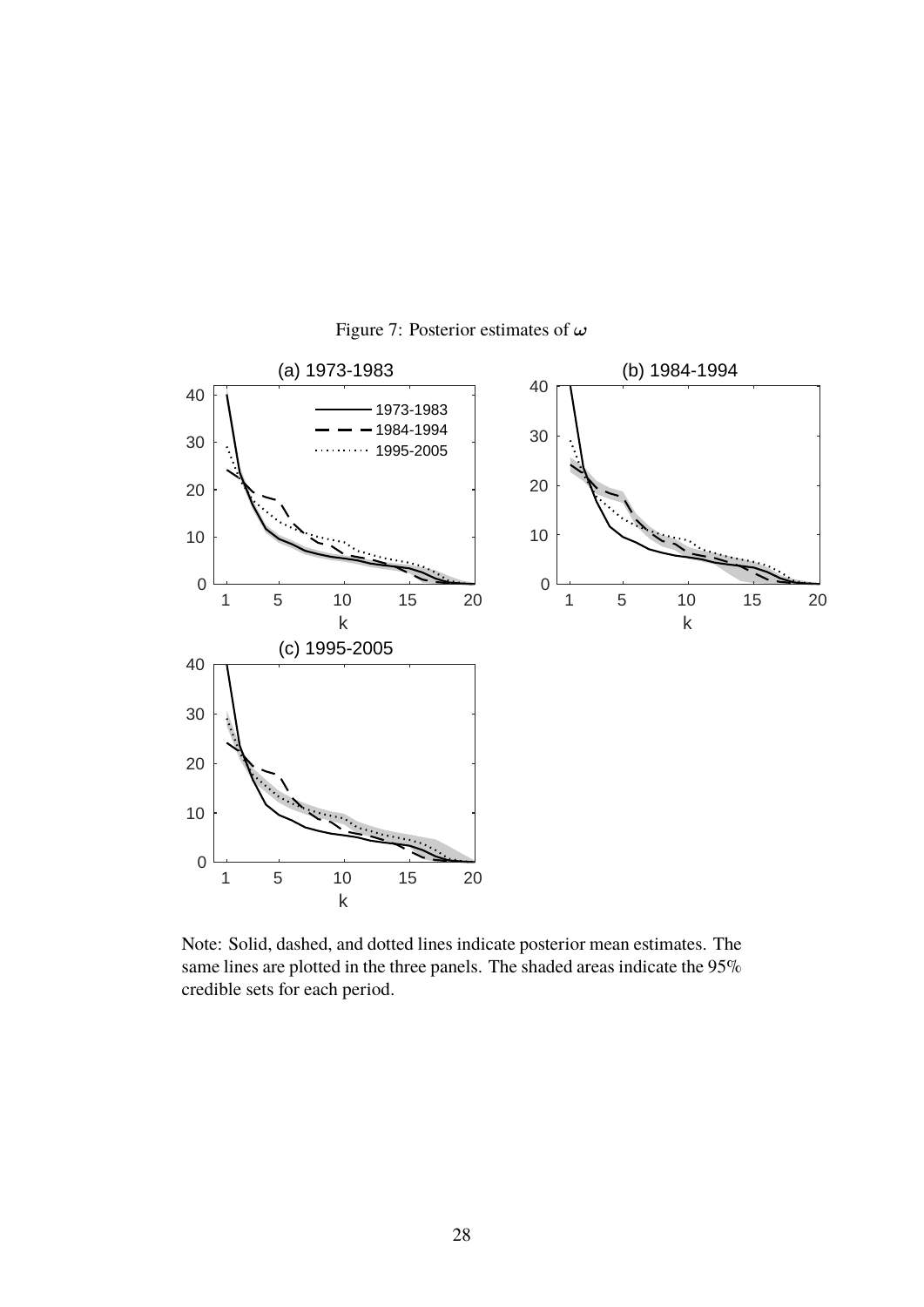

Figure 8: Posterior density of  $\tau^{-1}$